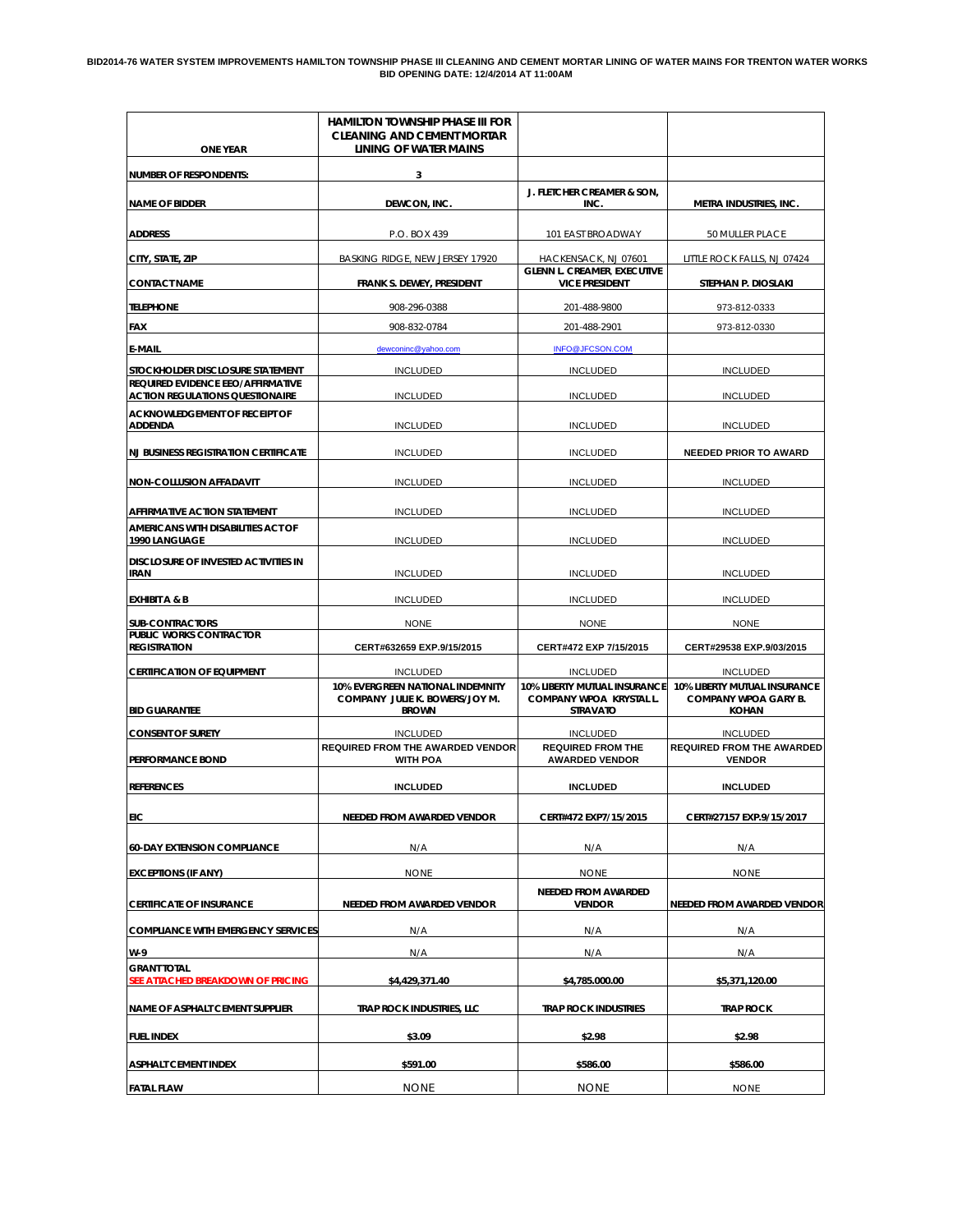# **BID**

## to the **CITY OF TRENTON** DEPARTMENT OF PUBLIC WORKS MERCER COUNTY, NEW JERSEY WATER SYSTEM IMPROVEMENTS **HAMILTON TOWNSHIP PHASE 3** CLEANING AND CEMENT MORTAR LINING OF WATER MAINS

### **SCHEDULE OF BID ITEMS**

### **AMOUNT**

500.0

#### FOR CLEANING AND CEMENT MORTAR **ITEM1** LINING OF WATER MAINS (SC1.00)

Item 1a

For Cleaning and Cement Mortar Lining of 4-Inch-Diameter Water Mains

4.250 Lin. Ft. @  $\sqrt{$}$   $\sqrt{$}$   $\sqrt{$}$   $\frac{1}{2}$   $\sqrt{$}$   $\frac{1}{2}$   $\frac{1}{2}$   $\frac{1}{2}$   $\frac{1}{2}$   $\frac{1}{2}$   $\frac{1}{2}$   $\frac{1}{2}$   $\frac{1}{2}$   $\frac{1}{2}$   $\frac{1}{2}$   $\frac{1}{2}$   $\frac{1}{2}$   $\frac{1}{2}$   $\frac{1}{2}$   $\frac{1}{2}$   $\frac{1}{2}$   $\frac{1}{$ (Write Unit Price)

Item 1b

For Cleaning and Cement Mortar Lining of 6-Inch-Diameter Water Mains

70. 00 per Lin. Ft. 9,000 Lin. Ft. @ \$  $S<sub>0</sub>$  ,  $\ln$  $d\Lambda$ (Write Unit Price)

Item 1c

For Cleaning and Cement Mortar Lining of 8-Inch-Diameter Water Mains

1,750 Lin. Ft. @ \$ 70.00 per Lin. Ft. Conty dullars

 $500.00$ / ∝∘

 $_{s}$  630,000.00

 $B-2$ 497 042013-NF (Rev. No. 22) 319790 - TWW Hamilton 3 Cleaning and Lining/Documents/Specifications/front end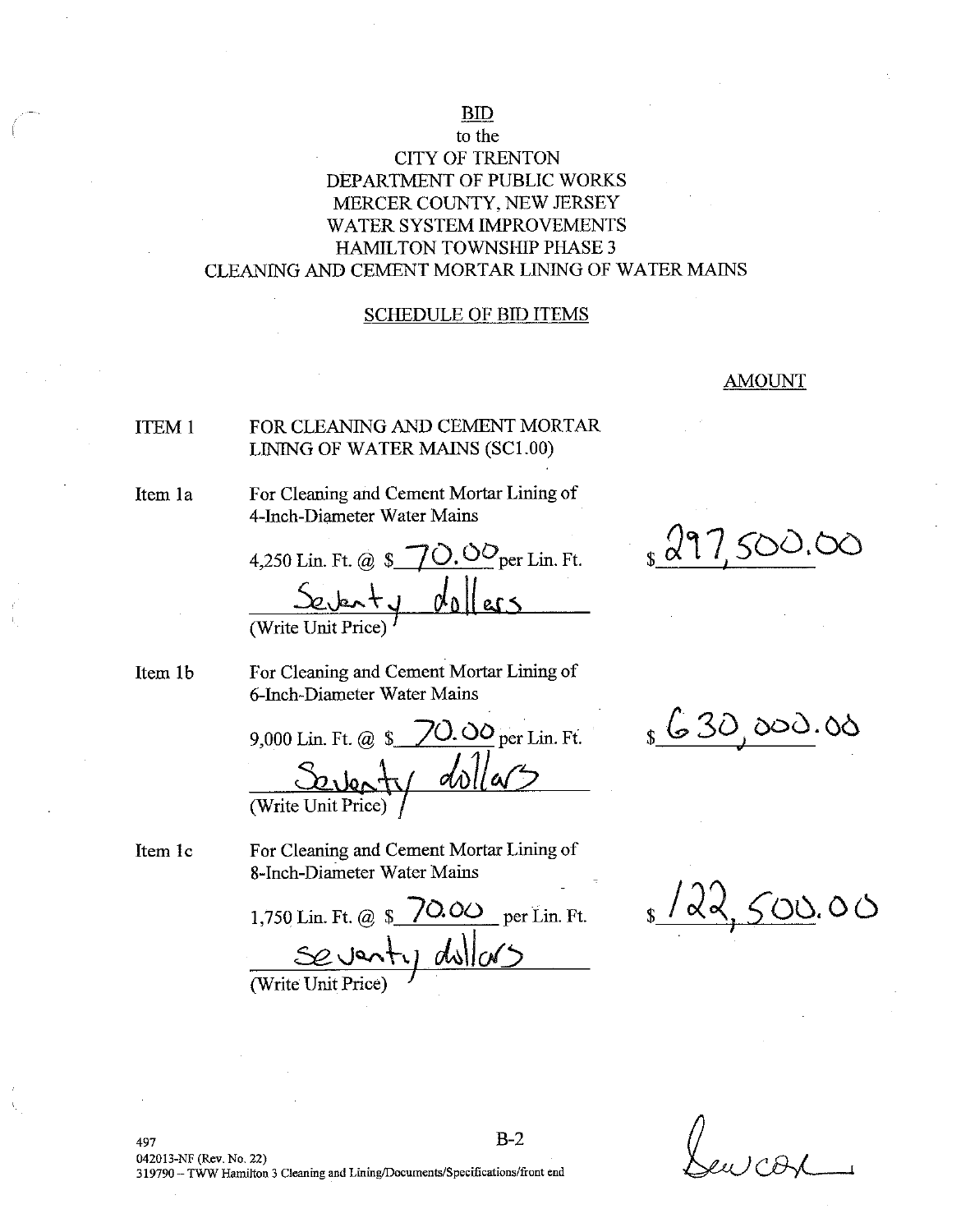For Cleaning and Cement Mortar Lining of Item 1d 10-Inch-Diameter Water Mains

 $\& \circ$  $per Lin. Ft.$ 200 Lin. Ft. @ \$  $24.7$  dollars (Write Unit)

Item 1e

For Cleaning and Cement Mortar Lining of 12-Inch-Diameter Water Mains

7,000 Lin. Ft. @  $\frac{90,00}{9}$  per Lin. Ft.  $\frac{n_{\text{inet}}}{( \text{Write Unit Price})}$  dollars

ITEM<sub>2</sub>

FOR OBSTRUCTIONS (SC2.00) 10 Units @  $\oint$  .00 Each  $One$   $d$ <sub>o</sub>ll  $\alpha$ </u>

FOR INSPECTION OF CEMENT LINING (SC3.00) ITEM<sub>3</sub>

10 Units @  $\sin 10^\circ$  Each

 $\frac{C\cap C}{(\text{Write Unit Price})}$ 

FOR REMOVING AND REPLACING **ITEM 4 GATE VALVES (SC4.00)** 

Item 4a

# For 6-Inch-Diameter Gate Valves

85 Units @  $\sqrt{3}$ ,  $500 - 80$  Each When five hundred dollars

810,000.00

 $\frac{1}{8}$  (30,000.00)

 $\frac{1}{2}$  /0.00

10.60

<u>solld</u> 500  $\circlearrowright$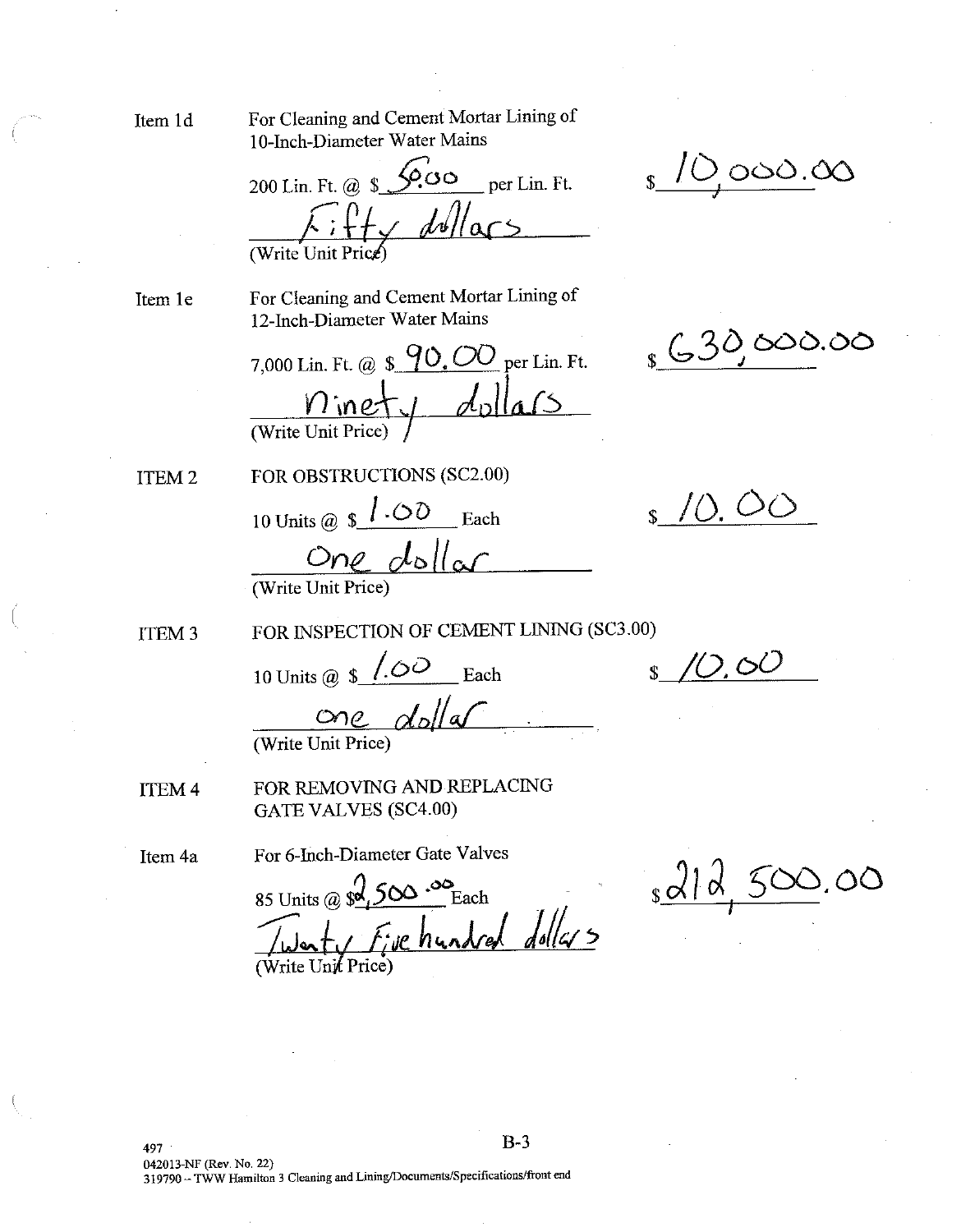Item 4b

For 8-Inch-Diameter Gate Valves

14 Units @ \$ 9,000.00 Each Mine thousand dollars

<u>s 126,000.00</u>

 $5,000.00$ 

Item 4c

For 10-Inch-Diameter Gate Valves

2 Units @  $\Omega$ ,  $500.00$  Each Twenty five hundred dollars

For 12-Inch-Diameter Gate Valves 20 Units @  $\int_{0}^{q} \frac{\omega}{\omega} \frac{\omega}{\omega}$  Each <u>Mine thousand dollars</u>

 $_1$  /  $80$  , 000.00

Item 4d

FOR REMOVING AND REPLACING FIRE HYDRANTS (SC5.00) **ITEM 5** 

Item 5a

For Removing and Re-Installing Existing Fire Hydrants

12 Units @ \$ 0 000. OS Each Ten thousand dollars

 $\frac{1}{8}$  /20,000.00

Item 5b

For Removing Existing Fire Hydrants and Installing New Hydrants

10 Units @  $\frac{s}{\sqrt{2}}$   $\frac{\cos 300}{\cos 200}$  Each Eleven thousand dollars

(Write Unit Price)

Item 5c

For Installing New Hydrants

2 Units @  $\sqrt{2}$ , 000.00 Each Twalve thousand dollars (Write Unit Price)

 $\frac{1}{2}dH_{1}\infty$ 00.00

 $\frac{s}{10}$ ,000.00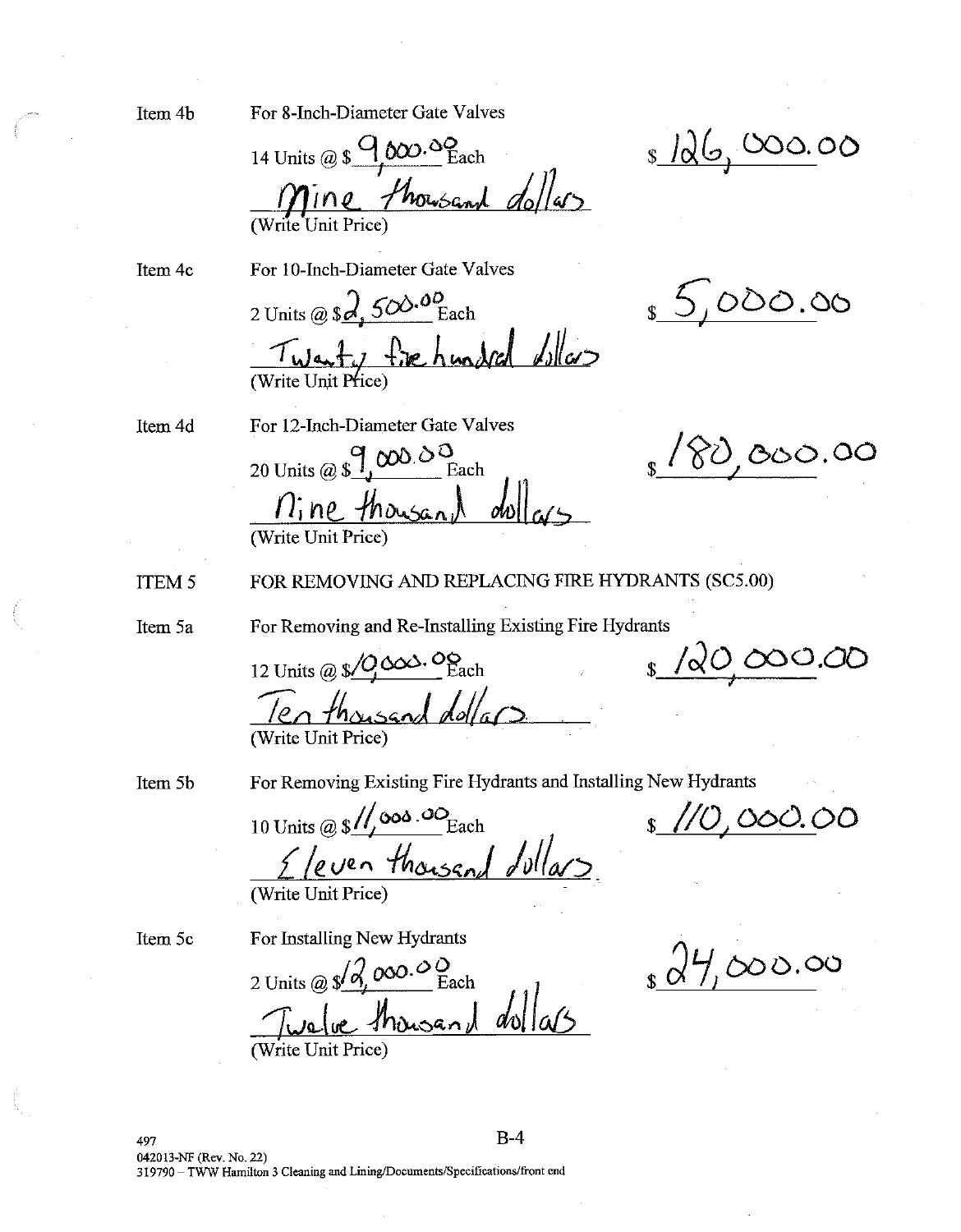**HYDRANTS (SC 6.00)** For 2-Inch Diameter By-Pass Piping Item 6a  $'$   $\chi'$ 12,500 Lin. Ft. @  $\sqrt{s}$  /  $\frac{\sqrt{5}}{200}$  per Lin. Ft. Fifteen dollars (Write Unit Price) For 4-Inch Diameter By-Pass Piping Item 6b 35,000 Lin. Ft. @  $\sqrt{\frac{6.00}{2}}$  per Lin. Ft. Sixteen dullar (Write Unit Price For Temporary Fire Hydrants Item 6c 25 Units @  $\sqrt{$\omega$}\cdot\overline{OO}$  Each One hundr FOR FURNISHING AND INSTALLING CEMENT LINED ITEM<sub>7</sub> DUCTILE IRON PIPE (INCLUDING EXCAVATING, BACKFILLING, CONNECTING, REMOVING OF EXISTING PIPE, AND ALL INCIDENTAL WORK)  $(SC7.00)$ For Furnishing and Installing 4-Inch Diameter Cement Lined Item 7a Ductile Iron Pipe 100 LIN. FT. @  $\frac{\mathcal{S}}{\mathcal{S}}$   $\frac{\mathcal{S}}{\mathcal{S}}$  per Lin. Ft.  $+x+y$  dollars  $B-5$ 497 042013-NF (Rev. No. 22) 319790 - TWW Hamilton 3 Cleaning and Lining/Documents/Specifications/front end

Item 5d

For Installing New Flusher Assemblies

 $1$  Unit @  $\frac{\mathcal{S}}{\sqrt{2}}$ ,000.00 Each One than (Write Unit Price)

FOR TEMPORARY BYPASS PIPING, SERVICES, AND

 $1,000.00$ 

ITEM 6

 $560,000.00$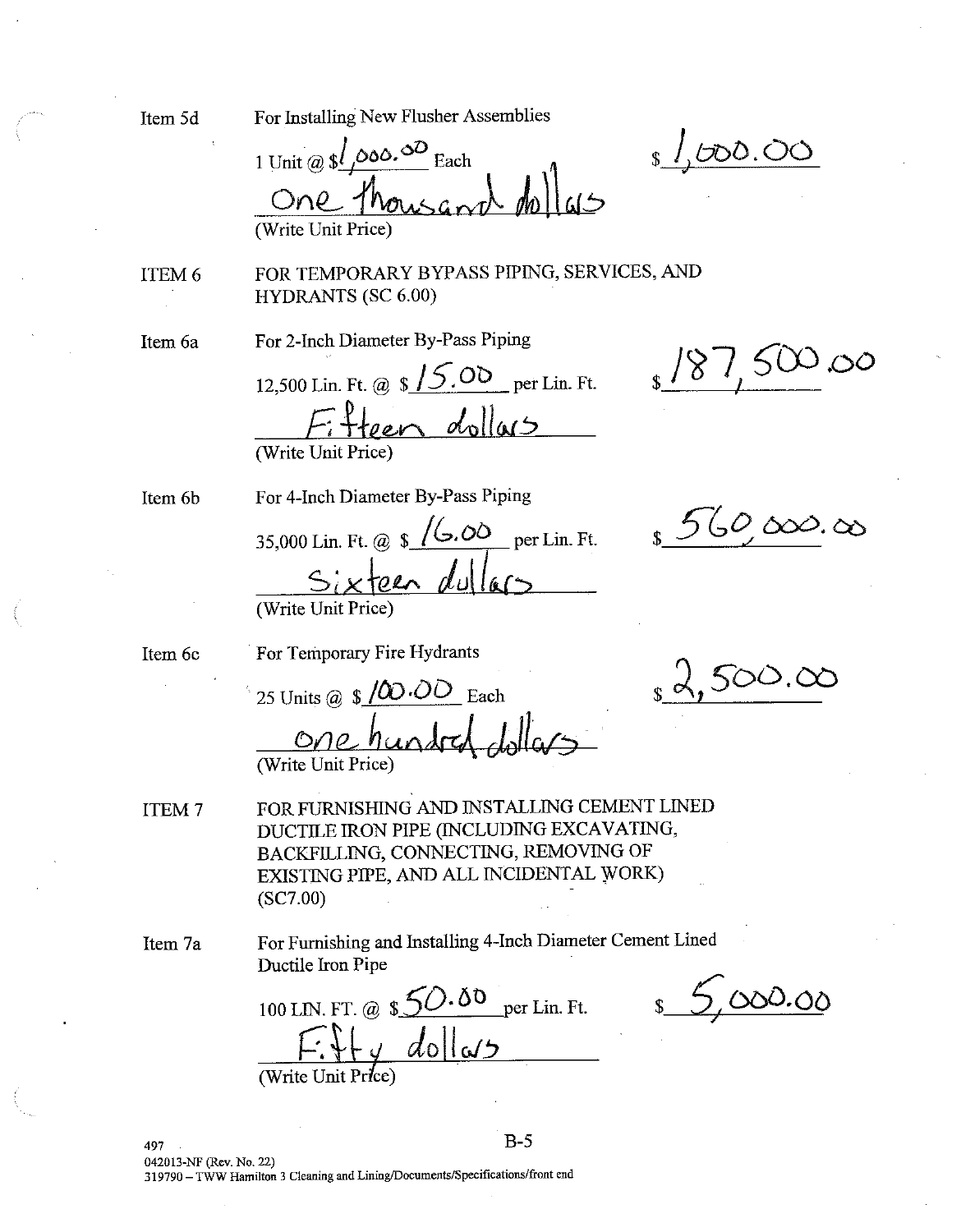For Furnishing and Installing 6-Inch Diameter Cement Lined Item 7b Ductile Iron Pipe  $$90,000.00$ 900 LIN. FT. @ \$  $\frac{\sqrt{\alpha}0.00}{\sqrt{\alpha}1.00}$  Lin. Ft. (Write Unit Price For Furnishing and Installing 8-Inch Diameter Cement Lined Item 7c Ductile Iron Pipe 2,900 LIN. FT. @  $\frac{s/\omega 0}{\omega}$  per Lin. Ft.  $\frac{s/\omega}{\omega}$ ,  $\frac{\omega}{\omega}$ . 00 on hundred sixty dollars For Furnishing and Installing 10-Inch Diameter Cement Lined Item 7d Ductile Iron Pipe  $s d.000.00$ 20 LIN. FT. @  $\sqrt{(00.00)}$  per Lin. Ft. on hundred dillas (Write Unit Price For Furnishing and Installing 12-Inch Diameter Cement Lined Item 7e Ductile Iron Pipe  $s$  do 000.00 200 LIN. FT. @  $\frac{\sqrt{00.00}}{1}$  per Lin. Ft. (Write Unit Price) FOR FURNISHING AND INSTALLING CEMENT LINED ITEM 8 DUCTILE IRON FITTINGS, AND COMPRESSION COUPLING (INCLUDING EXCAVATION, BACKFILL, CONNECTION, BLOCKINGS, AND ALL INCIDENTAL **WORK) (SC8.00)**  $8450.00$ 25,000 Pounds @  $\frac{\odot}{}$  . O | per Pound  $c_{2}$ (Write Unit Price)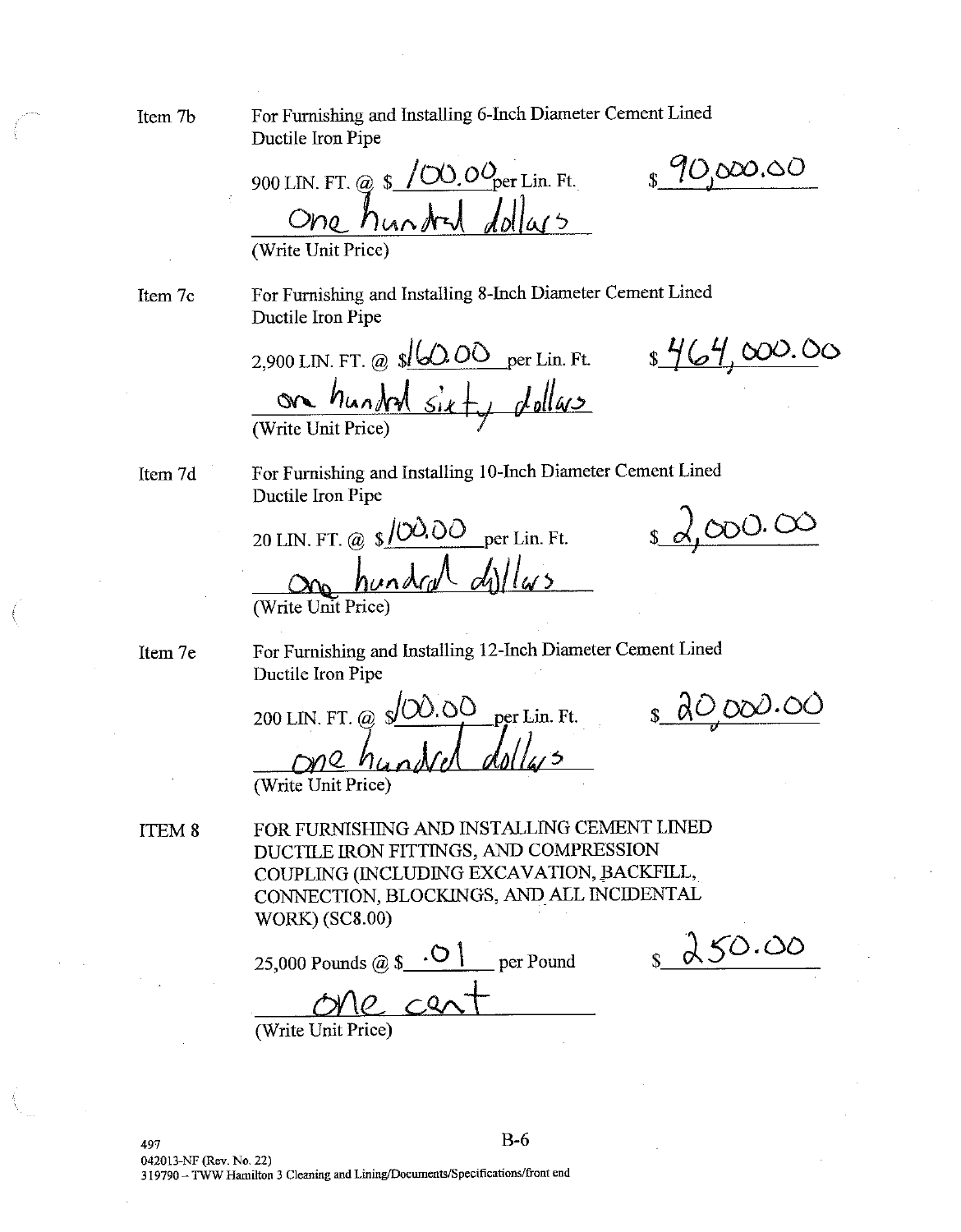**ITEM9** 

FOR WATER SERVICE REPLACEMENTS (INCLUDING EXCAVATION, BACKFILL, AND CURB REPLACEMENT/SURFACE RESTORATION, COMPLETE)(EXISTING LEAD OR GALVANIZED SERVICES)(SC9.00)

Item 9a

For 1-Inch Diameter Water Service Replacements

20 Units @  $3,500,00$ Each  $\overline{1}$ (Write Unit Price)

0,000.00

IO DDO . O

 $10,000.00$ 

500.00

Item 9b

For 1-Inch Diameter Short Side Water Service Transfers

30 Units @  $\sqrt{\frac{\delta}{\delta}}$ .00 .00 Each  $\partial$  $^{\prime}$ h $_{\Lambda}$ (Write Unit Price)

Item 9c

For 1-Inch Diameter Long Side Water Service Transfers

30 Units @  $\sqrt{s}$ ,000.00 Each Moused dollars

(Write Unit Price)

Item 9d

For 1-1/2-Inch Diameter Water Service Replacements

3 Units @  $$100.00$ Each (Write Unit Price)

Item 9e

For 1-1/2-Inch Diameter Short Side Water Service Transfers

3 Units @  $\frac{\mathcal{S}}{\mathcal{S}}$   $\frac{\mathcal{S}}{\mathcal{S}}$   $\frac{\partial \mathcal{S}}{\partial \mathcal{S}}$  Each  $\int dv$ llars

8 3000.00

(Write Unit Price)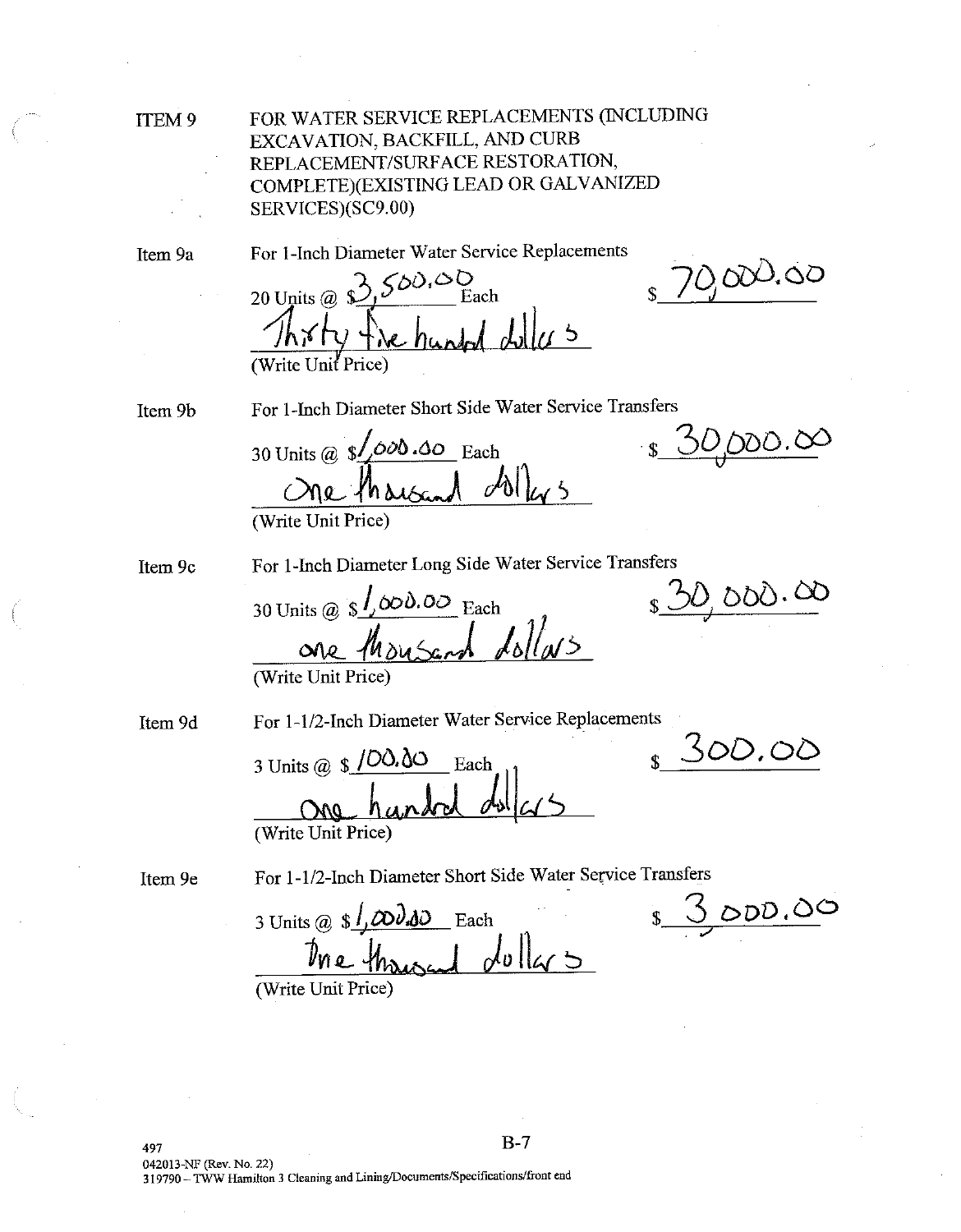Item 9f

For 1-1/2-Inch Diameter Long Side Water Service Transfers

3 Units @  $s/\sqrt{200.00}$  Each One thousand dollars (Write Unit Price)

Item 9g

For 2-Inch Diameter Water Service Replacements

3 Units @  $\frac{\$160.00}{\$}$  Each one hundred (Write Unit Price)

Item 9h

For 2-Inch Diameter Short Side Water Service Transfers

 $s = 3,800.00$ 3 Units @  $\frac{\epsilon}{2}$  / 000.00 Each <u>one thousand dollars</u>

Item 9i

For 2-Inch Diameter Long Side Water Service Transfers  $3000.00$ 

3 Units @  $\oint \phi \cdot 0$  Each One Ansurand dollars

Item 9j

For Temporary Service Connections When Connection Inside House is Impractical

3 Units @  $\frac{5}{2}$   $\frac{600}{2}$   $\frac{100}{2}$  Each (Write Unit Price)

ITEM 10

FOR TELEVISION INSPECTION (SC10.00)

2,000 Lin. Ft. @  $\sqrt{0}$  $\equiv$  per Lin. Ft.  $d_6$ lla 70

(Write Unit Price)

<u>s 2,000.00</u>

 $s$  /5,000.00

 $, 5.000.00$ 

 $200.00$ 

 $B-8$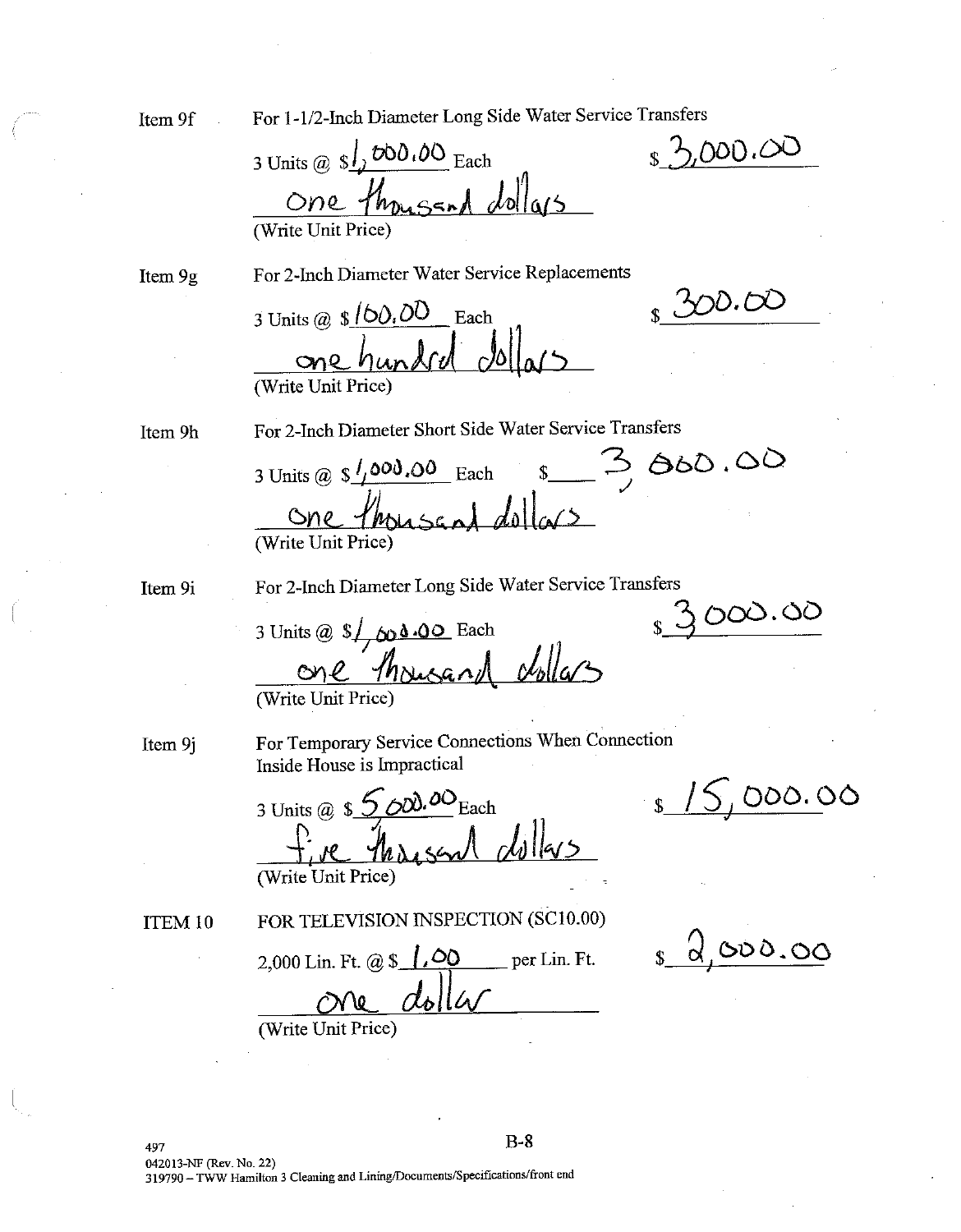ITEM 11

FOR ADDITIONAL PAVEMENT RESTORATION (SC11.00)

 $/20,000.00$ 6,000 S.Y. @  $\sqrt{\frac{1}{10}}$  per S.Y. v dolla FOR EXCAVATION FOR TEST PITS (SC12.00) ITEM 12  $\sqrt{s}$  1.00 100 C.Y. @ \$  $\cdot$  O  $\vert$  per C.Y. one cent (Write Unit Price) FOR CONCRETE FILL OF ABANDONED MAINS (SC13.00) **ITEM 13**  $\sqrt{s}$ . 40 40 C.Y. @  $\$\cdot \bullet\ ]$  per C.Y.  $l$   $C$ (Write Unit Price FOR ALLOWANCES (SC 14.00) **ITEM 14** For Allowance of Off-Duty Police: Item 14a An Allowance of: 300,000.00 Three Hundred Thousand Dollars For Allowance of Costs to Obtain Local Road Opening Permits: Item 14b An Allowance of: 20,000.00 **Twenty Thousand Dollars** For the Allowance of Asphalt Price Adjustment (if and when required) Item 14c An Allowance of: 20,000.00 Twenty Thousand Dollars S.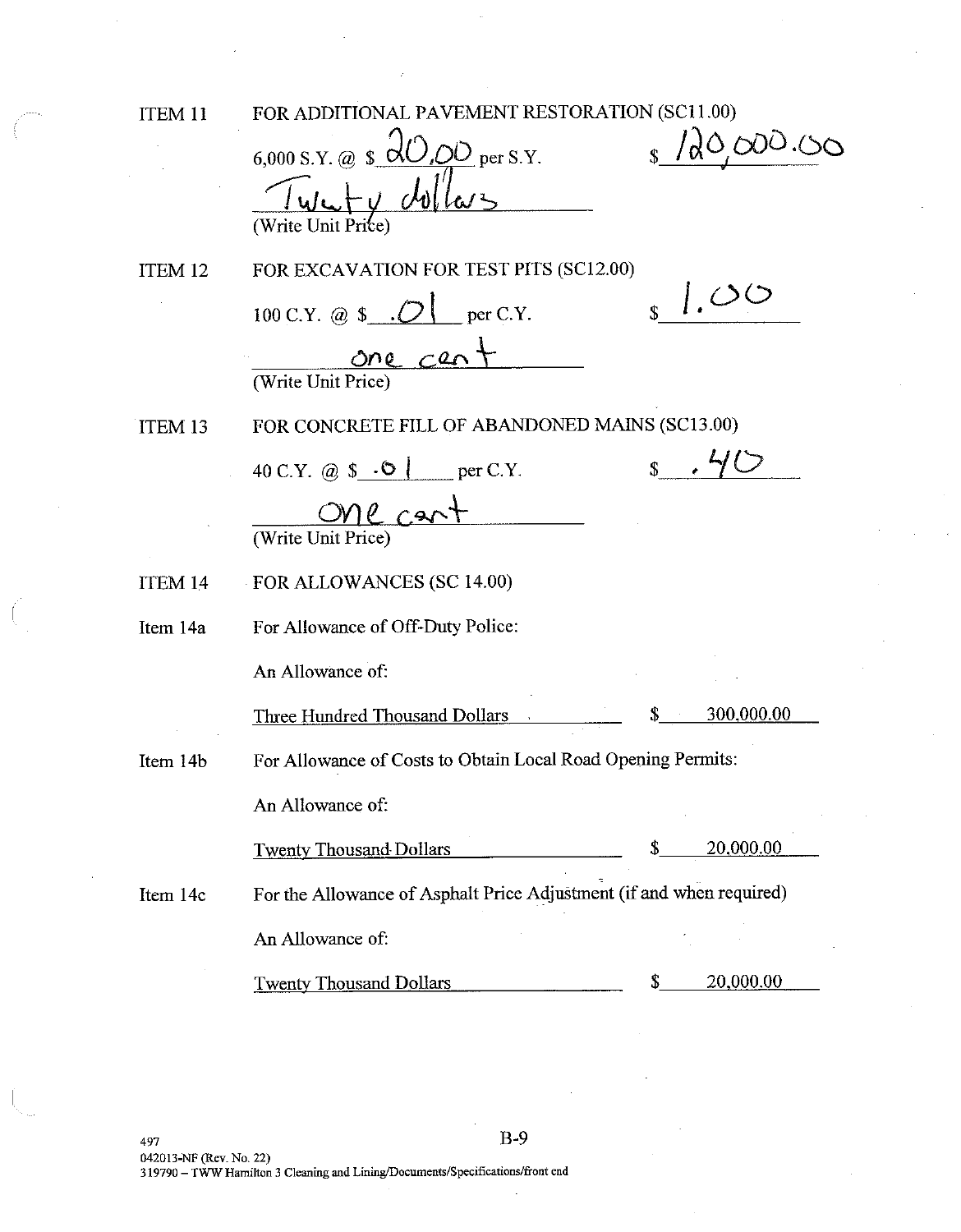Item 14d

For the Allowance of Fuel Price Adjustment (if and when required)

An Allowance of:

Ten Thousand Dollars

10.000.00

\$

 $_{s}$ 4,429,371.40

**TOTAL BASE BID** (Items 1 through 14 Inclusive)

Four million far handed twenty nime Showsend three huntal seventy one dollars and forty cents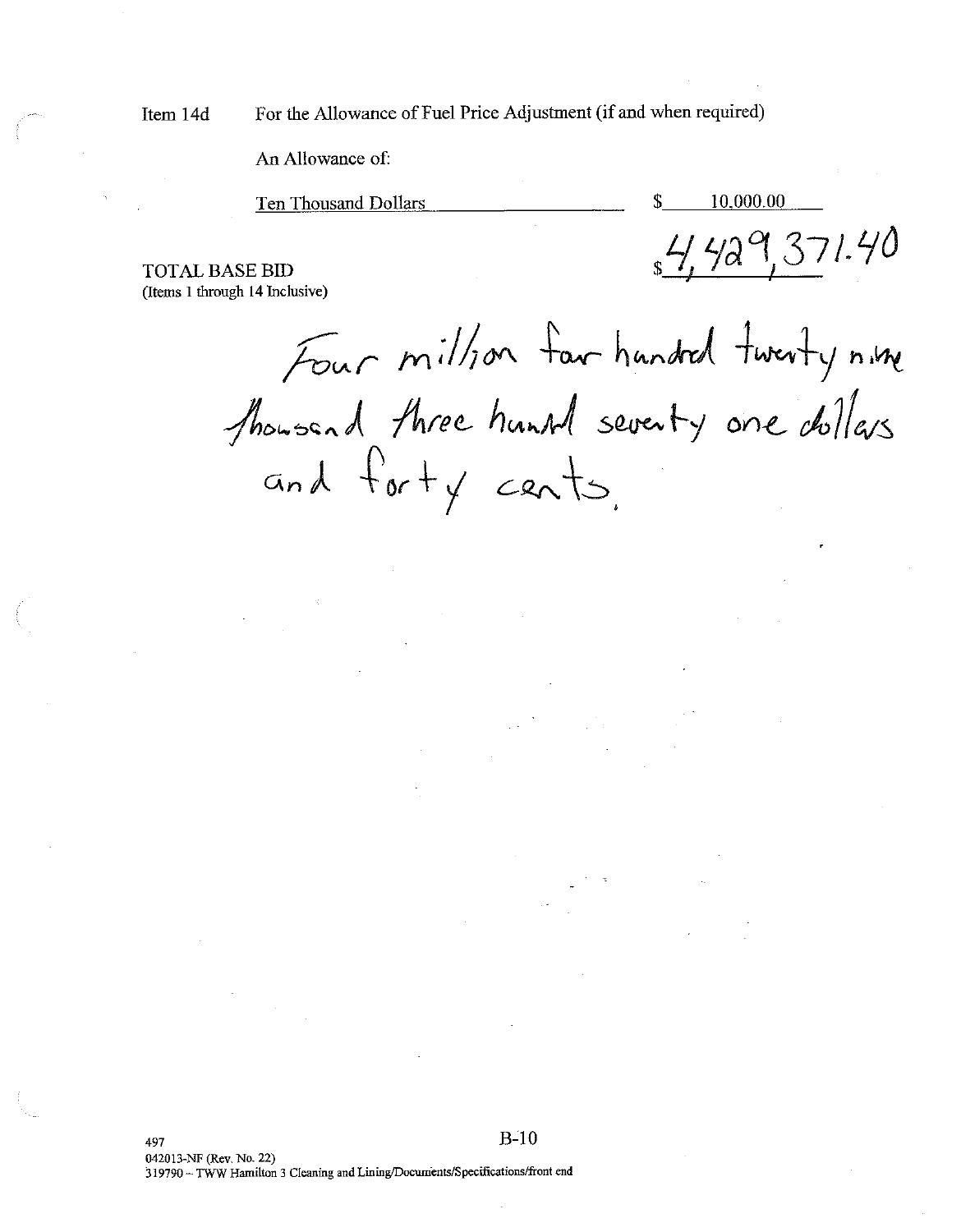### ASPHALT CEMENT AND FUEL PRICE INDEX

Contractor shall provide below the current month's index price at the time of the bid as determined and published by the New Jersey Department of Transportation. (http://www.state.nj.us/transportation/business/trnsport/PriceIndex.shtm)

November **Lurrent Month** Asphalt Cement Index: \$59 Asphalt Supplier Location: (North / South (circle one) of Route 195  $h$  and  $\sqrt{2}$ Name and Address of Asphalt Supplier Pennington Quarry  $31$  South of Rate 654 Hope well Twshp, Mecer Lant, Tel 609, 252. 8927 er 609.924.0300 Fax 609.497.0135

 $B-11$ 

042013-NF (Rev. No. 22) 319790 - TWW Hamilton 3 Cleaning and Lining/Documents/Specifications/front end

497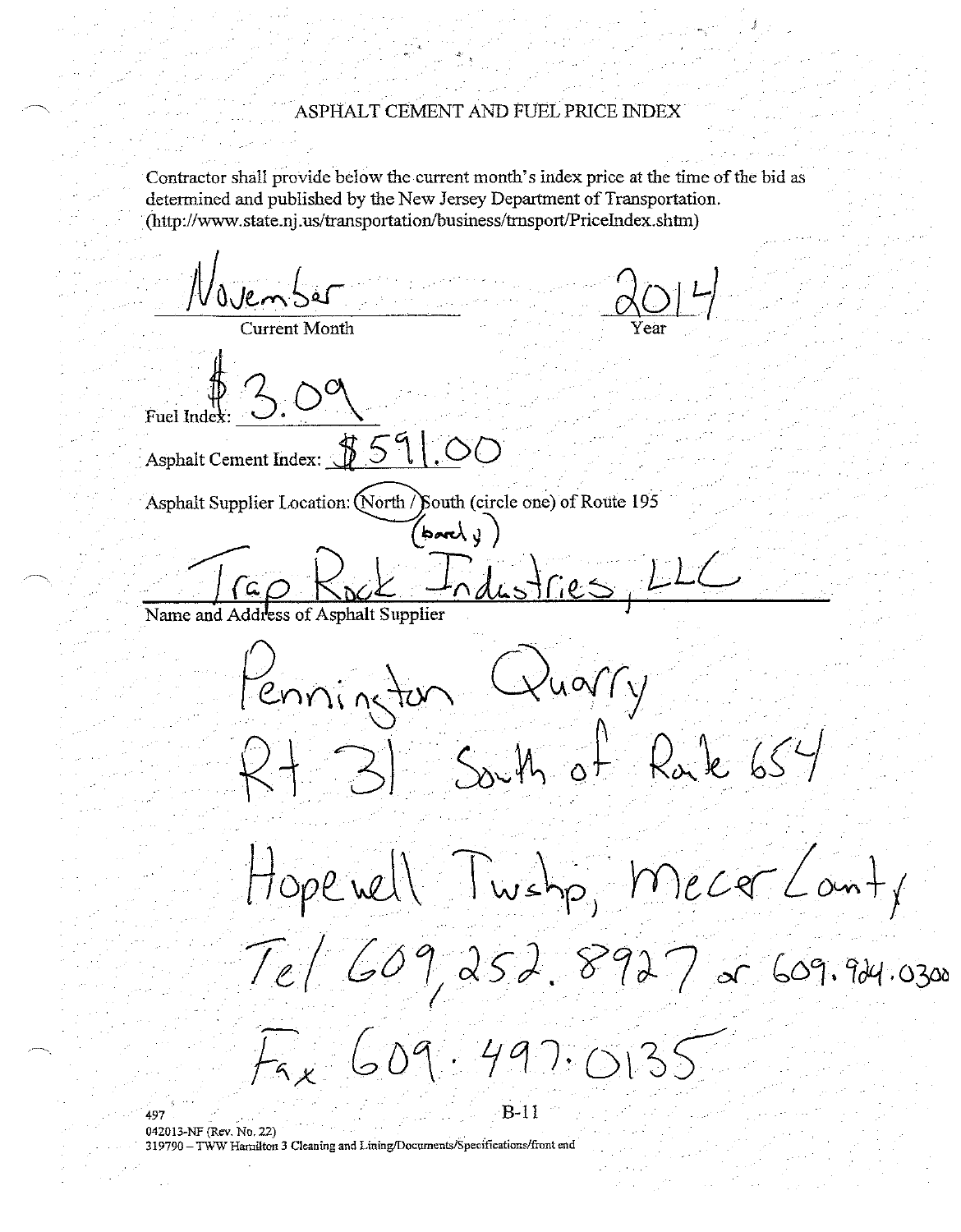### **BID** to the

## **CITY OF TRENTON** DEPARTMENT OF PUBLIC WORKS MERCER COUNTY, NEW JERSEY WATER SYSTEM IMPROVEMENTS **HAMILTON TOWNSHIP PHASE 3** CLEANING AND CEMENT MORTAR LINING OF WATER MAINS

### **SCHEDULE OF BID ITEMS**

### **AMOUNT**

#### FOR CLEANING AND CEMENT MORTAR **TTEM1** LINING OF WATER MAINS (SC1.00)

Item 1a

Item 1c

For Cleaning and Cement Mortar Lining of 4-Inch-Diameter Water Mains

4,250 Lin. Ft. @ \$ 96. per Lin. Ft.

 $\frac{N/NET}{N}$  SIX DOLLARS

For Cleaning and Cement Mortar Lining of Item 1b 6-Inch-Diameter Water Mains

9,000 Lin. Ft. @ \$ 96. per Lin. Ft.

 $MNET \times 51x$  Sociales

For Cleaning and Cement Mortar Lining of 8-Inch-Diameter Water Mains

1,750 Lin. Ft. @ \$ 76. per Lin. Ft.

NINETY SIX DOLLARS

(Write Unit Price)

408,000.

864.000

768

042013-NF (Rev. No. 22) 319790 - TWW Hamilton 3 Cleaning and Lining/Documents/Specifications/front end

X Vetcher (reamers)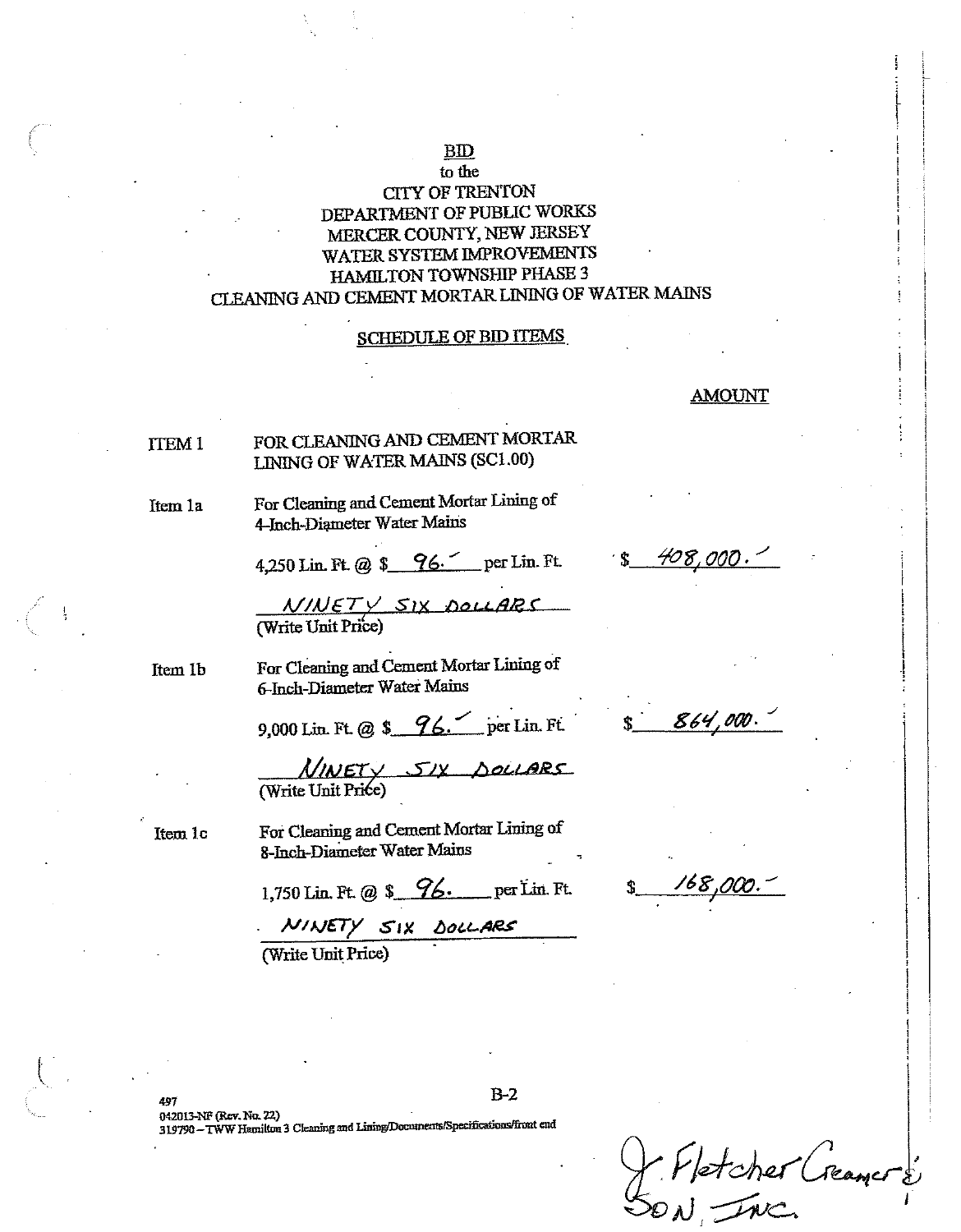Item 1d

For Cleaning and Cement Mortar Lining of 10-Inch-Diameter Water Mains

200 Lin. Ft. @ \$ 96. per Lin. Ft.

 $N/NETY$   $S/N$  boll ARS<br>(Write Unit Price)

Item 1e

For Cleaning and Cement Mortar Lining of 12-Inch-Diameter Water Mains

7,000 Lin. Ft. @ \$  $96 -$  per Lin. Ft.

 $N$ INETY JIX JOLLARS

FOR OBSTRUCTIONS (SC2.00) ITEM<sub>2</sub>

10 Units @  $\frac{\sqrt{000}}{2}$  Each

10,000.

 $$672,000.$ 

ONE THOUSAND DOLLARS (Write Unit Price)

FOR INSPECTION OF CEMENT LINING (SC3.00) **ITEM3** 

10 Units @  $\frac{\sqrt{600}}{\sqrt{60}}$  Each

10 000.  $\mathbf{\hat{S}}$ 

ONE THOUSAND DOLLARS

(Write Unit Price)

FOR REMOVING AND REPLACING **ITEM 4 GATE VALVES (SC4.00)** 

For 6-Inch-Diameter Gate Valves Item 4a

85 Units @ \$ 2,000. Each

170 000.

TWO THOUSAND DOCLARS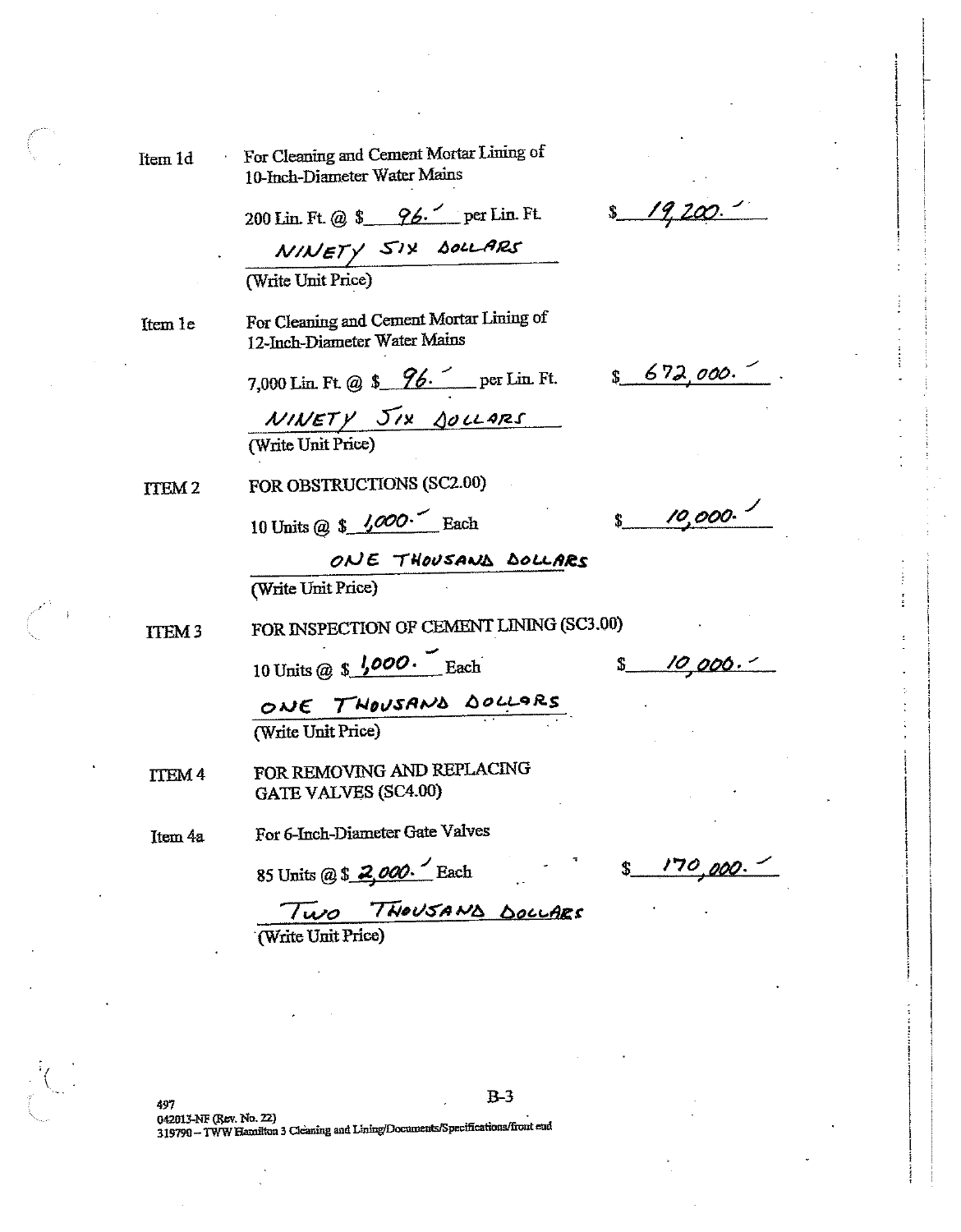Item 4b

For 8-Inch-Diameter Gate Valves

14 Units @ \$ 2,000. Each

 $$28,000.$ 

Two THOUSAND DOLLARS

Item-4c

2 Units (a)  $\frac{1}{2}$ ,  $\frac{1}{2}$ ,  $\frac{1}{2}$  Each

For 10-Inch-Diameter Gate Valves

<u>4.000</u>

TWO THOUSAND DOLLARS (Write Unit Price)

Item 4d

20 Units @ \$ 3,000. Each

For 12-Inch-Diameter Gate Valves

 $$60,000.$ 

THREE THOUSAND DOLLARS (Write Unit Price)

FOR REMOVING AND REPLACING FIRE HYDRANTS (SC5.00) **TTEM 5** 

Item 5a

For Removing and Re-Installing Existing Fire Hydrants

12 Units @ \$ 8,000. Each

 $8, 96, 000.$ 

EIGNT THOUSAND DOLLARS

Item<sub>5b</sub>

For Removing Existing Fire Hydrants and Installing New Hydrants

\$ 100,000.

10 Units @ \$ 10,000. Each TEN THOUSAND DOLLARS (Write Unit Price)

Item 5c

20,000.  $\mathbf{\hat{S}}$ 

TEN THOUSAND DOLLARS

For Installing New Hydrants

2 Units @ \$ 10,000. Each

(Write Unit Price)

 $B-4$ 

042013-NF (Rev. No. 22) 319790-TWW Hamilton 3 Cleaning and Lining/Documents/Specifications/front and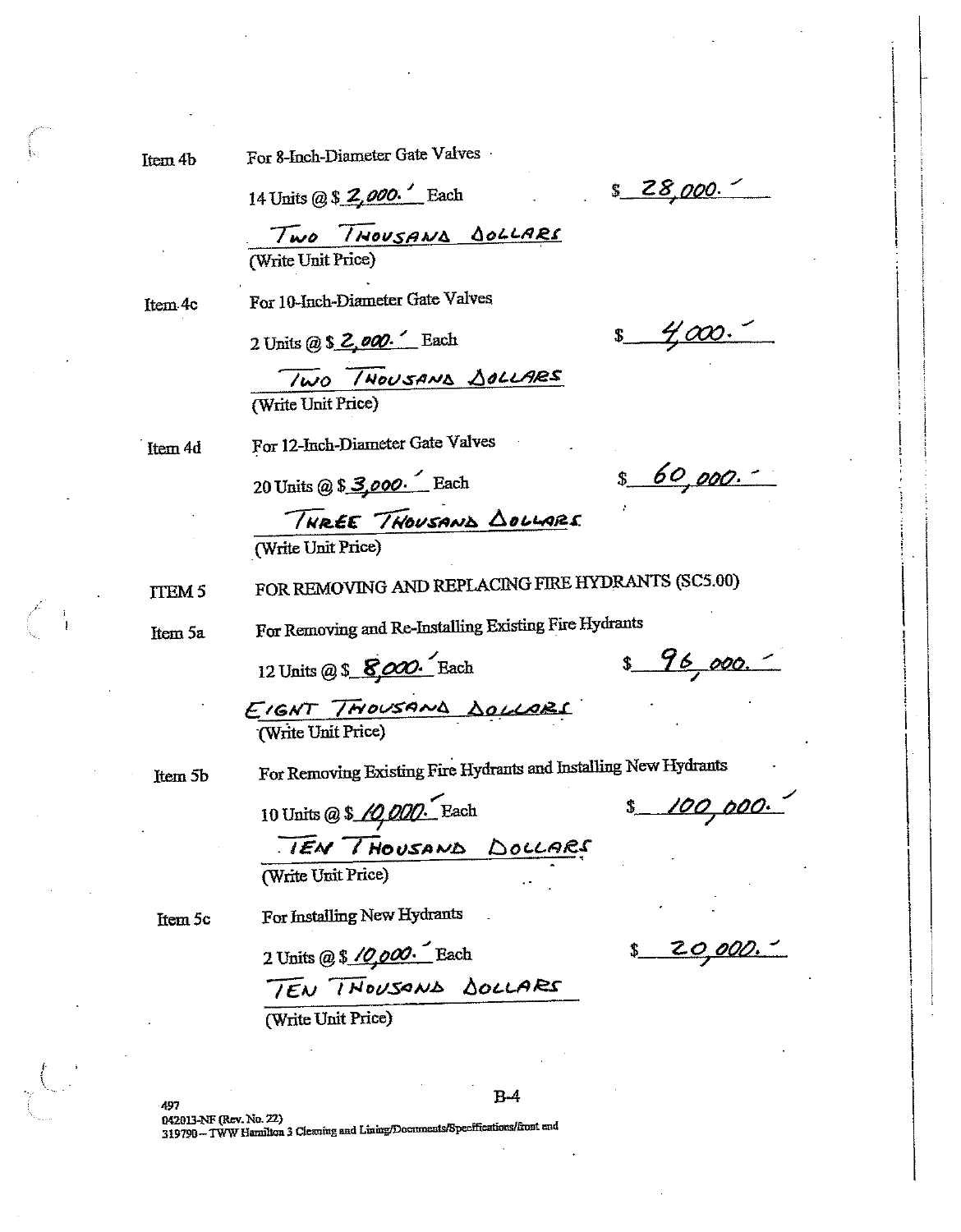Item 5d

For Installing New Flusher Assemblies

1 Unit @ \$6050. Each

 $$6,050.1$ 

SIX THOUSAND FIFTY SOLLARS

ITEM<sub>6</sub>

FOR TEMPORARY BYPASS PIPING, SERVICES, AND **HYDRANTS (SC 6.00)** 

Item 6a

For 2-Inch Diameter By-Pass Piping

12,500 Lin. Ft. @  $\frac{$0, 50}{2}$  per Lin. Ft.  $\frac{$3, 31, 250.}{2}$ 

TEN \$ 50/100 DOLLARS

Item<sub>6</sub>b

For 4-Inch Diameter By-Pass Piping

35,000 Lin. Ft. @ \$ /5. per Lin. Ft. \$ 52

FIFTEEN <u>SOLLARS</u>

Item 6c

For Temporary Fire Hydrants

25 Units @ \$ 100. Each

ONE HUNDRED DOCLARS

(Write Unit Price)

FOR FURNISHING AND INSTALLING CEMENT LINED **TTEM7** DUCTILE IRON PIPE (INCLUDING EXCAVATING, BACKFILLING, CONNECTING, REMOVING OF EXISTING PIPE, AND ALL INCIDENTAL WORK)  $(SC7.00)$ 

Item 7a

For Furnishing and Installing 4-Inch Diameter Cement Lined Ductile Iron Pipe

 $B-5$ 

100 LIN. FT. @  $\frac{\sqrt{50}}{20}$  per Lin. Ft.

 $$15,000.$ 

ONE HUNDRED FIFTY DOLLARS

497 042013-NF (Rev. No. 22) 319790 - TWW Hamilton 3 Cleaning and Lining/Documents/Specifications/front end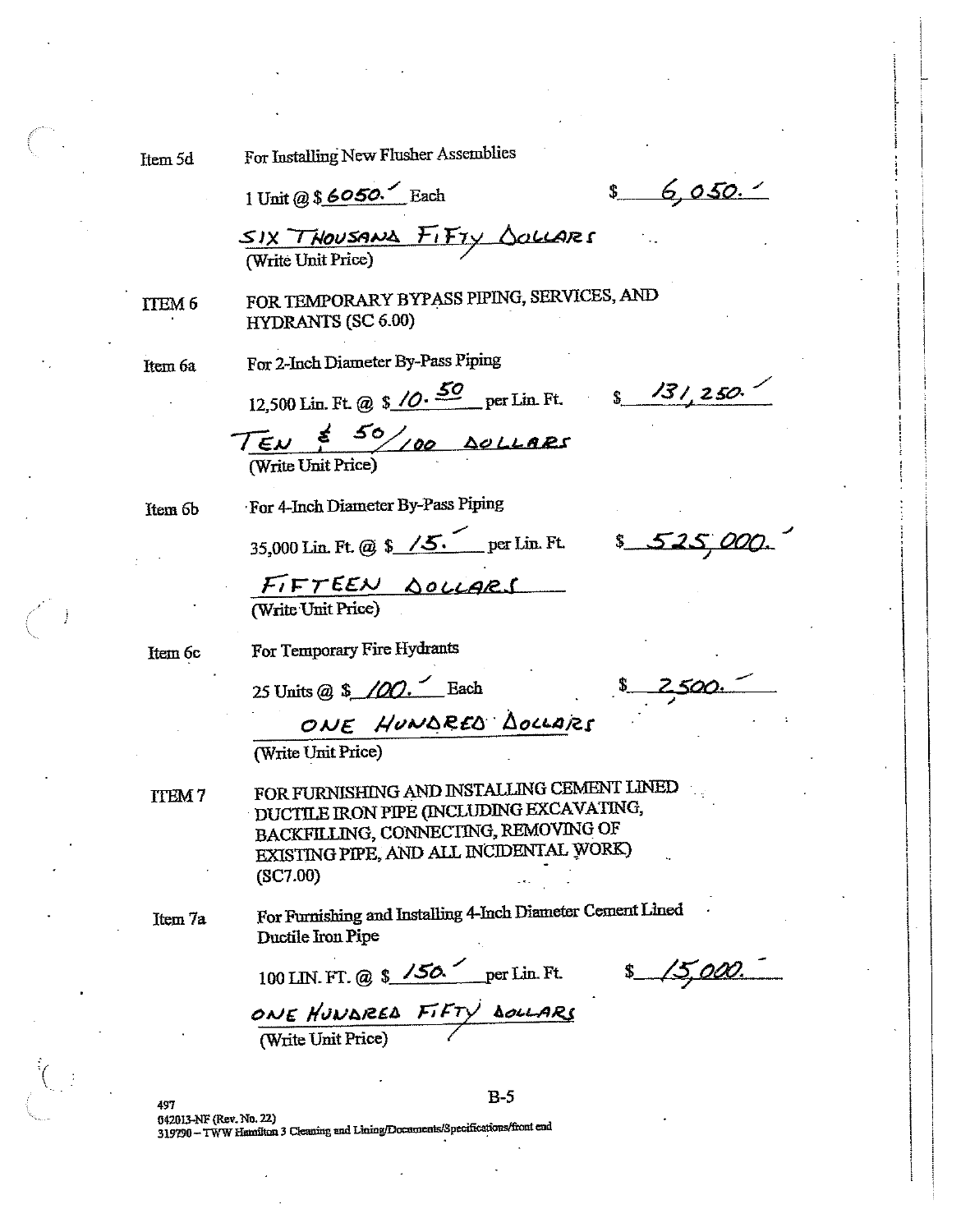| Item 7b       | For Furnishing and Installing 6-Inch Diameter Cement Lined<br>Ductile Iron Pipe                                                                                                                         |  |  |
|---------------|---------------------------------------------------------------------------------------------------------------------------------------------------------------------------------------------------------|--|--|
|               | 900 LIN. FT. @ \$ /75. per Lin. Ft. \$ 157,500.                                                                                                                                                         |  |  |
|               | ONE HUNDRED SEVENTYFINE SOLLORS                                                                                                                                                                         |  |  |
| Item 7c       | For Furnishing and Installing 8-Inch Diameter Cement Lined<br>Ductile Iron Pipe                                                                                                                         |  |  |
|               | 2,900 LIN. FT. @ \$ /75. per Lin. Ft. $$507500.$                                                                                                                                                        |  |  |
|               | ONE HUNDRES SEVENTY EIVE DOLLARS                                                                                                                                                                        |  |  |
| Item 7d       | For Furnishing and Installing 10-Inch Diameter Cement Lined<br>Ductile Iron Pipe                                                                                                                        |  |  |
|               | 20 LIN. FT. @ \$ / $75$ per Lin. Ft. \$ 3,500.                                                                                                                                                          |  |  |
|               | ONE HUNDRED SEVENTY FIVE DOCCARS<br>(Write Unit Price)                                                                                                                                                  |  |  |
| Item 7e       | For Furnishing and Installing 12-Inch Diameter Cement Lined<br>Ductile Iron Pipe                                                                                                                        |  |  |
|               | 200 LIN. FT. @ \$ 175. per Lin. Ft. \$ 35,000.                                                                                                                                                          |  |  |
|               | ONE NUNDRES SEVENTY FIVE DOLLARS                                                                                                                                                                        |  |  |
| <b>ITEM 8</b> | FOR FURNISHING AND INSTALLING CEMENT LINED<br>DUCTILE IRON FITTINGS, AND COMPRESSION<br>COUPLING (INCLUDING EXCAVATION, BACKFILL,<br>CONNECTION, BLOCKINGS, AND ALL INCIDENTAL<br><b>WORK) (SC8.00)</b> |  |  |
|               | <u>s 25</u><br>25,000 Pounds @ $\frac{\sqrt{25}}{20}$ per Pound                                                                                                                                         |  |  |
|               | ONE SOLLAR<br>(Write Unit Price)                                                                                                                                                                        |  |  |
|               |                                                                                                                                                                                                         |  |  |

 $B-6$ 

B-0<br>042013-NF (Rev. No. 22)<br>319790 – TWW Hamilton 3 Cleaning and Lining/Documents/Specifications/front end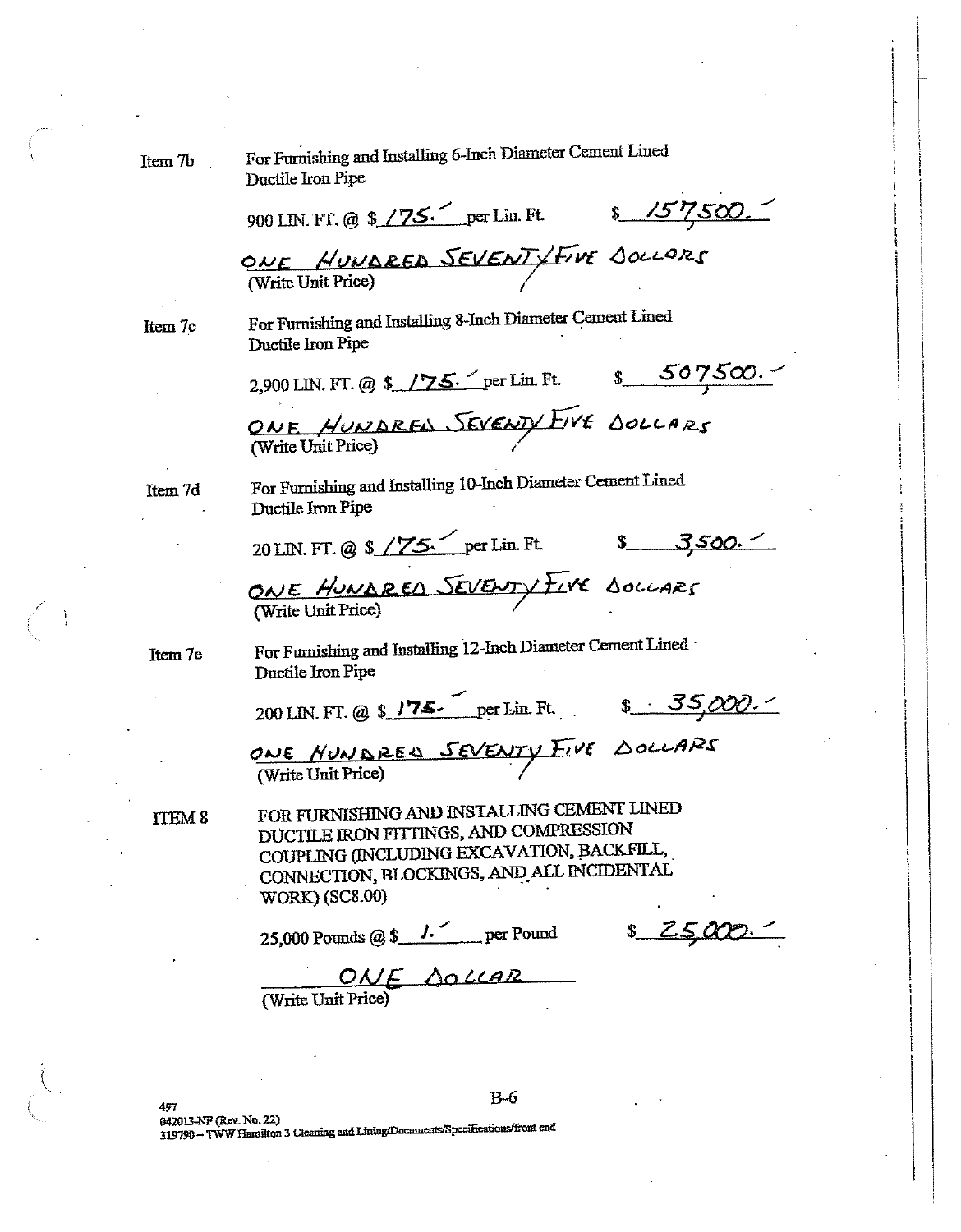ITEM 9

FOR WATER SERVICE REPLACEMENTS (INCLUDING EXCAVATION, BACKFILL, AND CURB REPLACEMENT/SURFACE RESTORATION, COMPLETE)(EXISTING LEAD OR GALVANIZED SERVICES)(SC9.00)

Item 9a

For 1-Inch Diameter Water Service Replacements

20 Units @  $$2500.<sub>7</sub>$  Each

<u>50,000. -</u>

TWENTY FIVE HUNDRED DOLLARS (Write Unit Price)

Item 9b

For 1-Inch Diameter Short Side Water Service Transfers

30 Units @ \$ 2,000. Each

 $s = 60,000.$ 

Two THOUSAND DOLLARS

(Write Unit Price)

Item 9c

For 1-Inch Diameter Long Side Water Service Transfers

30 Units @ \$ 2,000. Each

 $$60,000.$ 

Two THOUSAND DOLLARS (Write Unit Price)

Item 9d

For 1-1/2-Inch Diameter Water Service Replacements

3 Units @ \$ 2500. Each

 $7500.$  $\mathbf S$ 

TWENTY FIVE HUNDRED DOLLARS

Item 9e

For 1-1/2-Inch Diameter Short Side Water Service Transfers

TWENTY FIVE HUNARED DOLLARS<br>(Write Unit Price)

 $B-7$ 

042013-NF (Rev. No. 22) 319790 -- TWW Hamilton 3 Cleaning and Lining/Documents/Specifications/front end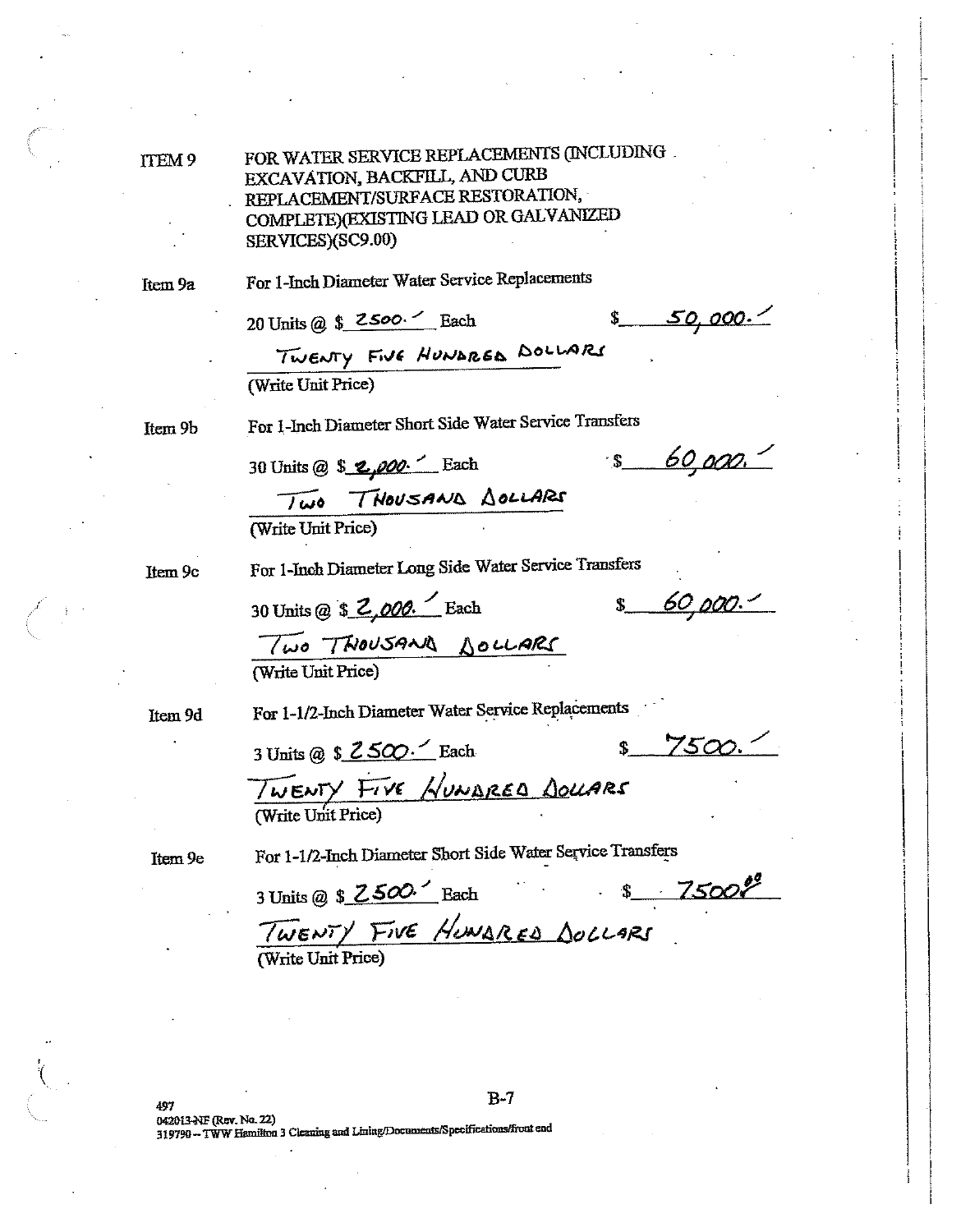Item 9f

Item 9g

Item 9h

Item 9i

Item 9j

**TTEM 10** 

For 1-1/2-Inch Diameter Long Side Water Service Transfers

- Jans W & COUL Each \$7500. For 2-Inch Diameter Water Service Replacements  $s = 7500$ 3 Units @ \$ 2500. Each TWENTY FIVE HUNDRED DOLLARS For 2-Inch Diameter Short Side Water Service Transfers 3 Units @ \$  $2500.$  Each \$ 7500. TWENTY FIVE HUNDRED SOLLARS For 2-Inch Diameter Long Side Water Service Transfers 3 Units @ \$ 2500. Each 7500 TWENTY FIVE HUNDRED JOLLARS For Temporary Service Connections When Connection Inside House is Impractical 3 Units @  $$3500$ . Each  $10.500.$  $\ddot{\bm{S}}$ THIRTY FIVE HUNDRED DOLLARS FOR TELEVISION INSPECTION (SC10.00) 2,000 Lin Ft. @ \$  $\sqrt{. \frac{00}{.}}$  per Lin. Ft. \$  $Z$ ,000. ONE DOLLAR (Write Unit Price)

 $B-8$ 497 042013-NF (Rev. No. 22) 319790 - TWW Hamilton 3 Cleaning and Lining/Documents/Specifications/front end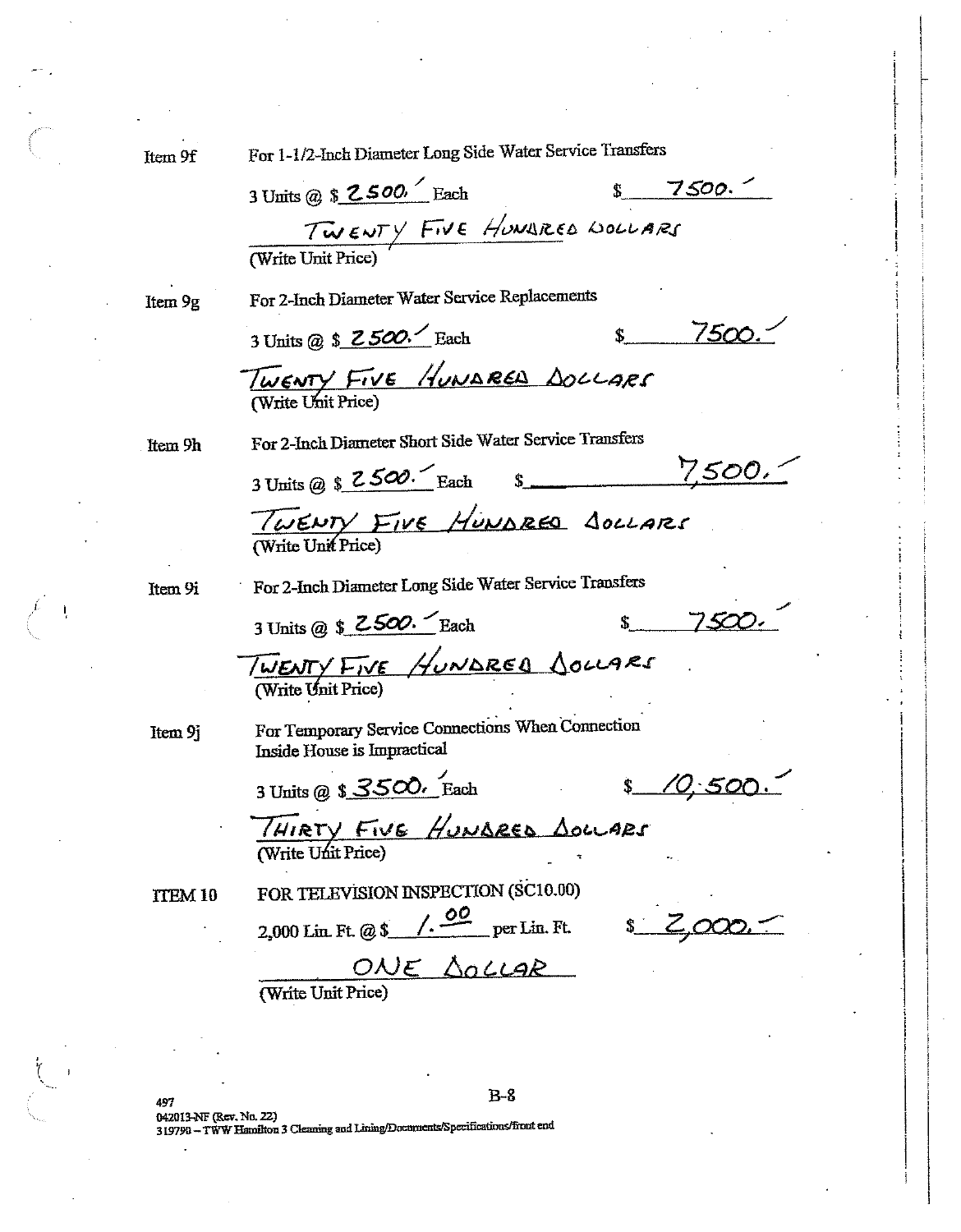ITEM<sub>11</sub>

FOR ADDITIONAL PAVEMENT RESTORATION (SC11.00)

6,000 S.Y. @  $$20.$  per S.Y. \$ 120,000. TWENTY <u>SOLLARI</u><br>(Write Unit Price) FOR EXCAVATION FOR TEST PITS (SC12.00) ITEM 12 100 C.Y. @ \$ /00. per C.Y.  $$10,000.$ ONE HUNDRED DOLLARS FOR CONCRETE FILL OF ABANDONED MAINS (SC13.00) **ITEM 13** \$ 40,000. 40 C.Y. @ \$ /000. per C.Y. ONE THOUSAND DOLLARS FOR ALLOWANCES (SC 14.00) TTEM<sub>14</sub> For Allowance of Off-Duty Police: Item 14a An Allowance of:  $\frac{\$ - 300,000.00}{\$}$ Three Hundred Thousand Dollars For Allowance of Costs to Obtain Local Road Opening Permits: Item 14b An Allowance of: 20,000.00 **Twenty Thousand Dollars** For the Allowance of Asphalt Price Adjustment (if and when required) Item 14c An Allowance of: 20,000.00 **Twenty Thousand Dollars**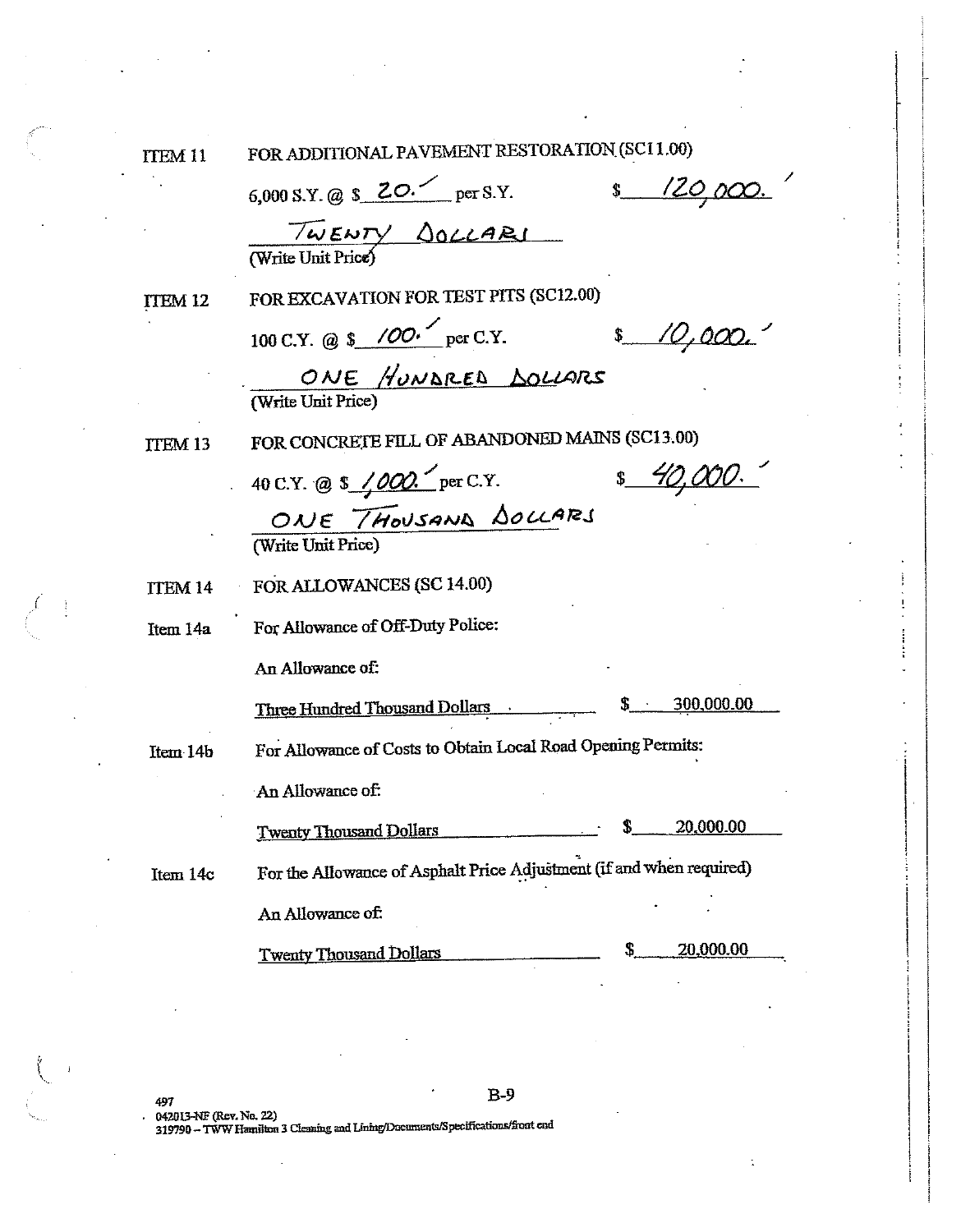For the Allowance of Fuel Price Adjustment (if and when required) Item 14d

An Allowance of:

**Ten Thousand Dollars** 

\$ 10,000.00

 $\ddot{\textbf{S}}$ 

4.

785,000

**TOTAL BASE BID** (Items 1 through 14 Inclusive)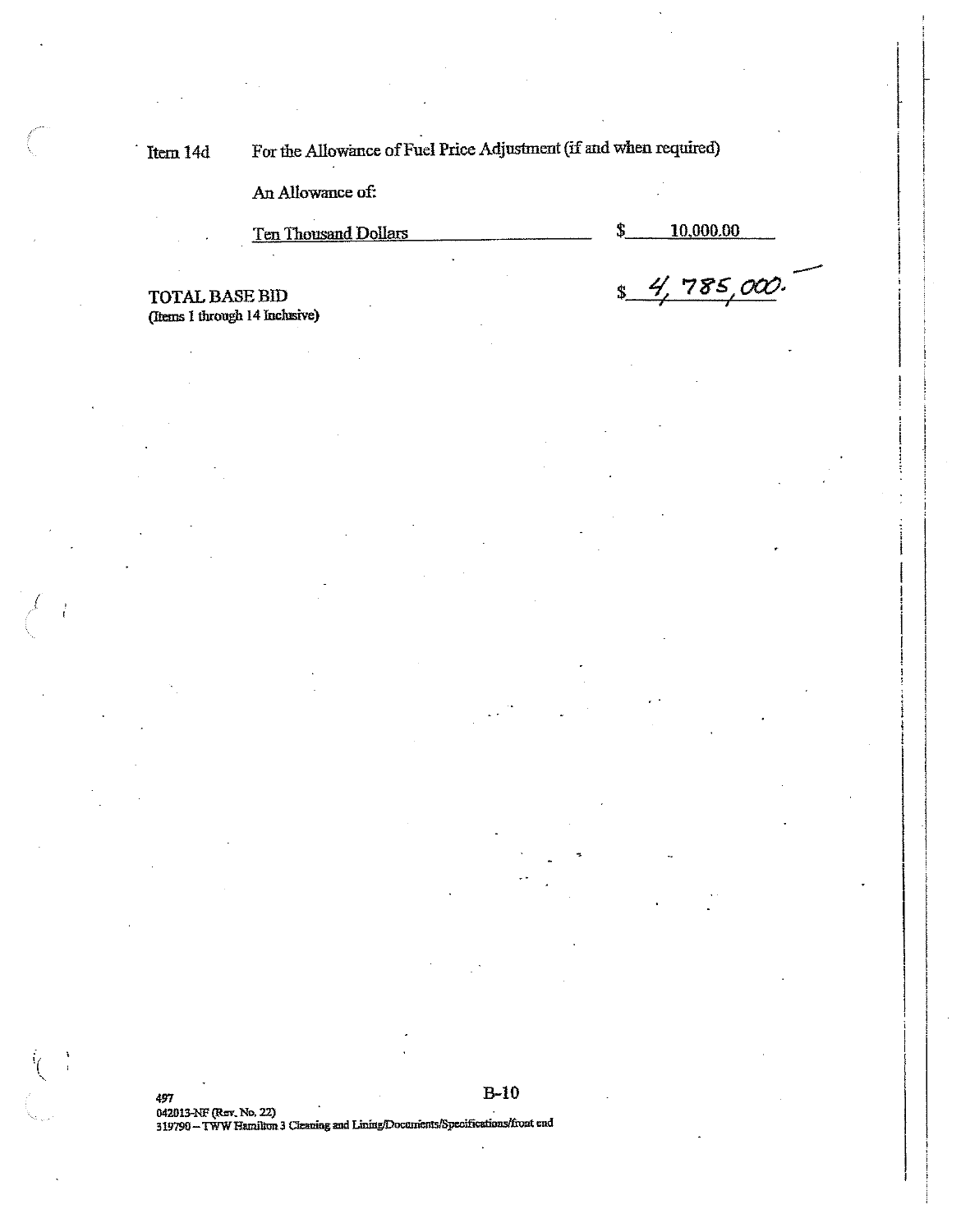## ASPHALT CEMENT AND FUEL PRICE INDEX

Contractor shall provide below the current month's index price at the time of the bid as determined and published by the New Jersey Department of Transportation. (http://www.state.nj.us/transportation/business/trnsport/PriceIndex.shtm)

 $\frac{NOV. Z E T K}{\text{Current Month}}$ 

 $\frac{2014}{\text{Year}}$ 

Fuel Index:  $\cancel{\cancel{5}7.98}$ Asphalt Cement Index: 586

Asphalt Supplier Location: (North / South (circle one) of Route 195

TRAP Rock INDUSTRIES, KINGSTON<br>Name and Address of Asphalt Supplier

 $B-11$ 497 042013-NF (Rev. No. 22) 319790 - TWW Hamilton 3 Cleaning and Lining/Documents/Specifications/front end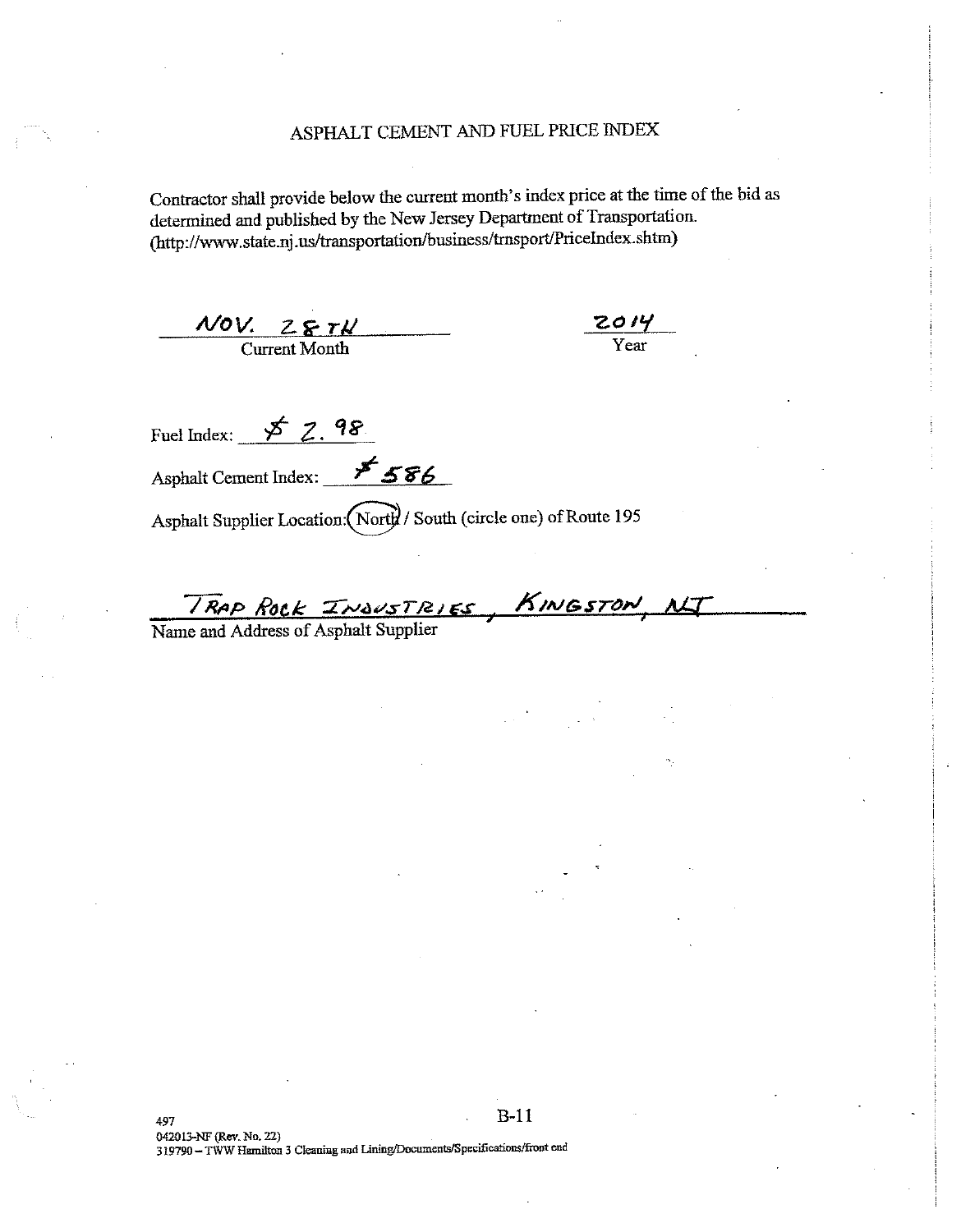## **BID**

## to the **CITY OF TRENTON** DEPARTMENT OF PUBLIC WORKS MERCER COUNTY, NEW JERSEY **WATER SYSTEM IMPROVEMENTS HAMILTON TOWNSHIP PHASE 3** CLEANING AND CEMENT MORTAR LINING OF WATER MAINS

### **SCHEDULE OF BID ITEMS**

**AMOUNT** 

#### FOR CLEANING AND CEMENT MORTAR **ITEM1** LINING OF WATER MAINS (SC1.00)

#### Item 1a For Cleaning and Cement Mortar Lining of 4-Inch-Diameter Water Mains

4,250 Lin. Ft. @  $$95.00$  per Lin. Ft.

 $$403,756,00$ 

 $s\frac{450,000,00}{50,000}$ 

N: nety Frue Dollars No cents

#### Item 1b For Cleaning and Cement Mortar Lining of **6-Inch-Diameter Water Mains**

9,000 Lin. Ft. @  $$6.00$  per Lin. Ft.

Fifty Dellars No Cent

Item 1c For Cleaning and Cement Mortar Lining of 8-Inch-Diameter Water Mains

1,750 Lin. Ft. @  $$15.00$  per Lin. Ft.

 $$166.250.00$ 

 $N\in\mathbb{N}$  Five Dollars No Cents

Metra «Industries  $B-2$ 497 042013-NF (Rev. No. 22) 319790 - TWW Hamilton 3 Cleaning and Lining/Documents/Specifications/front end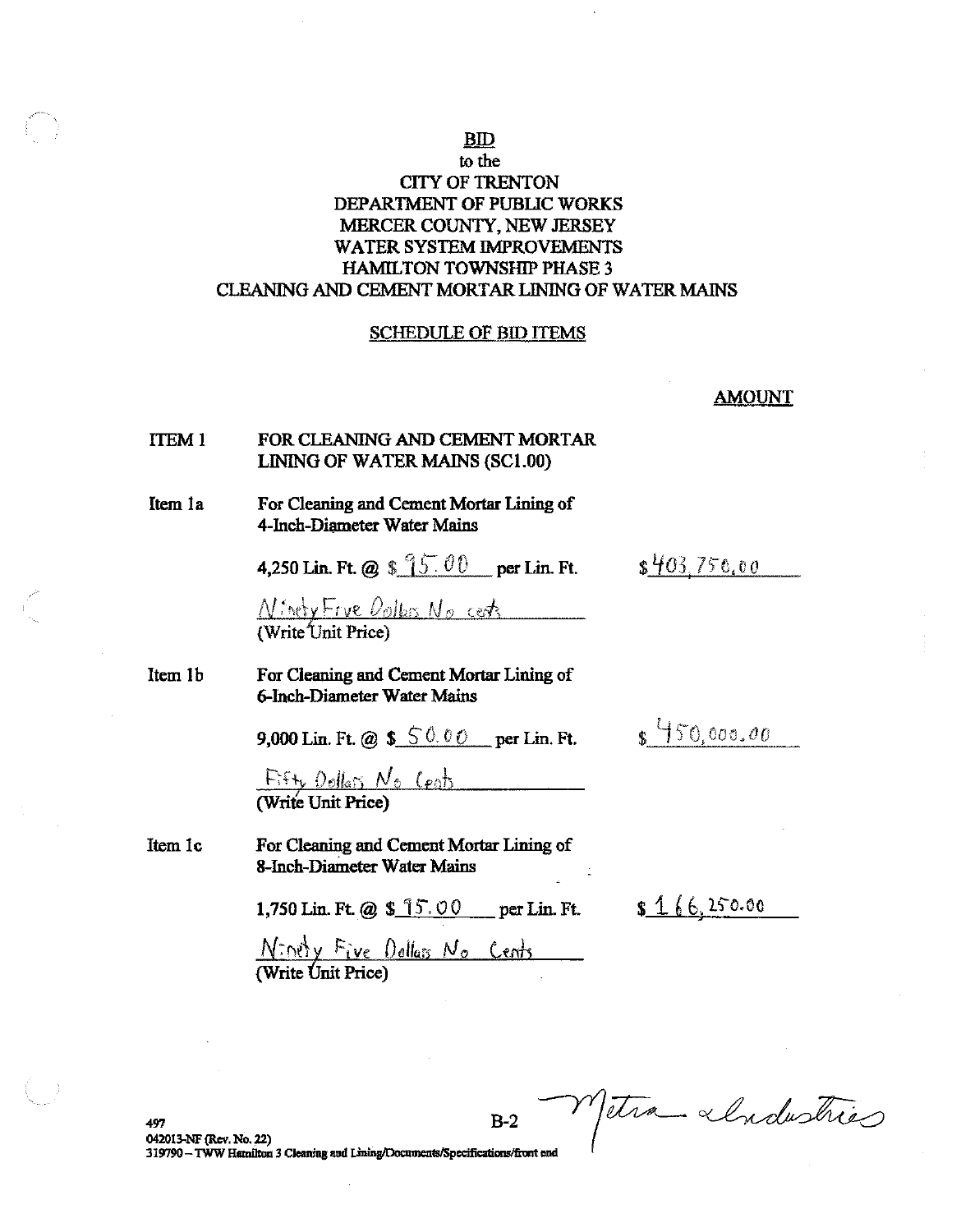| Item 1d           | For Cleaning and Cement Mortar Lining of<br>10-Inch-Diameter Water Mains |                                                                      |
|-------------------|--------------------------------------------------------------------------|----------------------------------------------------------------------|
|                   | 200 Lin. Ft. @ $$95.00$ per Lin. Ft.                                     | \$19,000.00                                                          |
|                   | Ninety Eive Dollars No Cents<br>(Write Unit Price)                       |                                                                      |
| Item 1e           | For Cleaning and Cement Mortar Lining of<br>12-Inch-Diameter Water Mains |                                                                      |
|                   | 7,000 Lin. Ft. @ $\frac{14.00}{14.00}$ per Lin. Ft.                      | \$650,000.00                                                         |
|                   | Ninety Four Dollars No Cents<br>(Write Unit Price)                       |                                                                      |
| ITEM <sub>2</sub> | FOR OBSTRUCTIONS (SC2.00)                                                |                                                                      |
|                   | 10 Units @ $$1.00$ Each                                                  | $s \sqrt{10.00}$                                                     |
|                   | One Dollar No Cents<br>(Write Unit Price)                                |                                                                      |
| ITEM <sub>3</sub> | FOR INSPECTION OF CEMENT LINING (SC3.00)                                 |                                                                      |
|                   | 10 Units $\omega$ \$ 1.00 Each                                           | \$10.00                                                              |
|                   | One Oolles No Cents<br>(Write Unit Price)                                |                                                                      |
| <b>ITEM4</b>      | FOR REMOVING AND REPLACING<br>GATE VALVES (SC4.00)                       |                                                                      |
| Item 4a           | For 6-Inch-Diameter Gate Valves                                          |                                                                      |
|                   | 85 Units @ \$ 100.00 Each                                                | $\begin{array}{cc} 8 & 0.5 & 0.0 & 0.0 \\ 0 & 0 & 0 & 0 \end{array}$ |
|                   | One Hundred Dollars No Cents<br>(Write Unit Price)                       |                                                                      |

 $\overline{\phantom{a}}$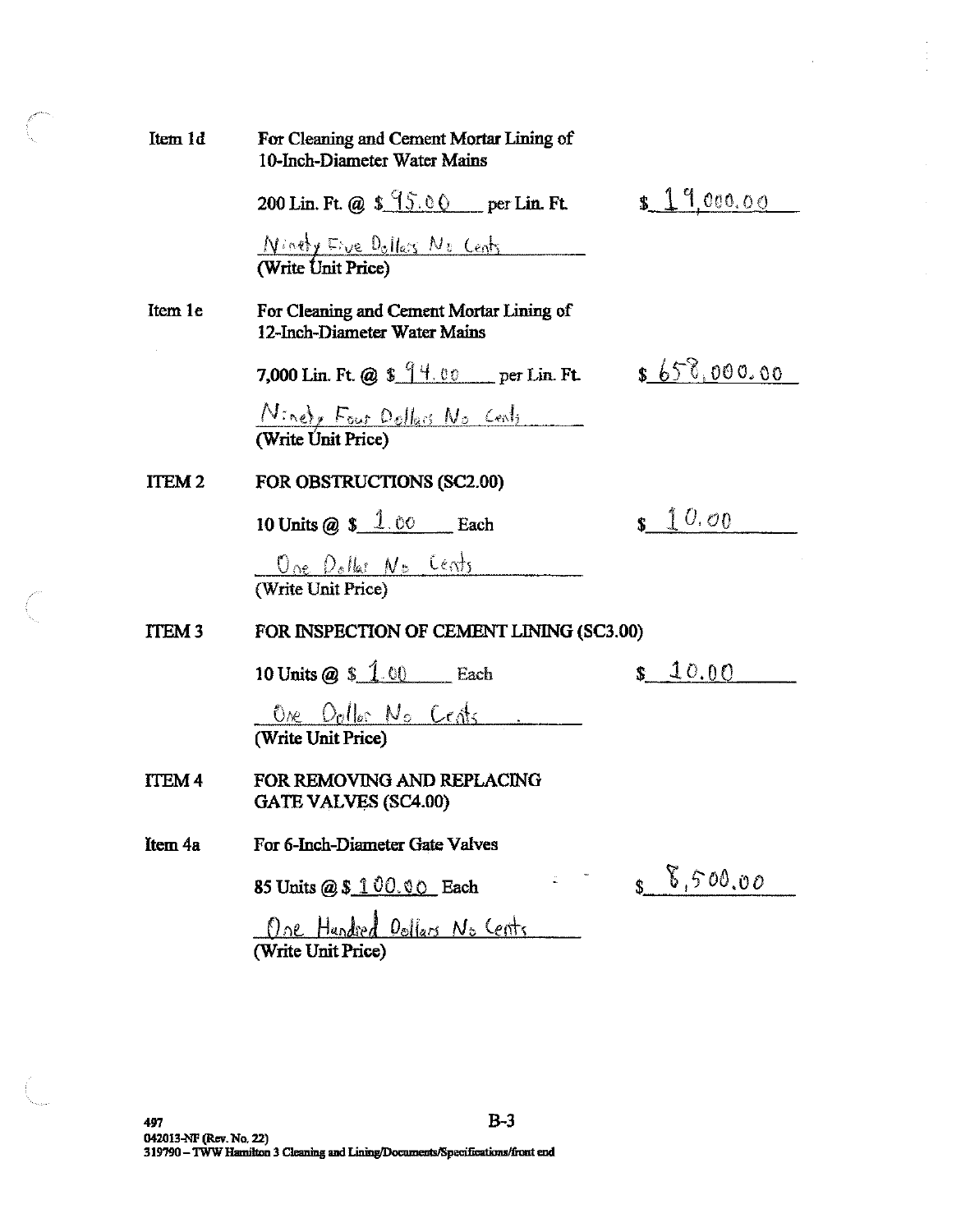| Item 4b       | For 8-Inch-Diameter Gate Valves                                            |                 |
|---------------|----------------------------------------------------------------------------|-----------------|
|               | 14 Units @ \$ 7,500.00 Each                                                | \$105,000.00    |
|               | Seven Thousand Five Hundred Oolbis No Cests<br>(Write Unit Price)          |                 |
| Item 4c       | For 10-Inch-Diameter Gate Valves                                           |                 |
|               | 2 Units $@56.00000$ Each                                                   | $s \, 16,00000$ |
|               | <u>Eight Thousand Dollars No Cents</u><br>(Write Unit Price)               |                 |
| Item 4d       | For 12-Inch-Diameter Gate Valves                                           |                 |
|               | 20 Units @ \$ 0.000.00 Each                                                | \$160,060,00    |
|               | Eight Thousand Dollars No Cents                                            |                 |
| <b>ITEM 5</b> |                                                                            |                 |
|               | FOR REMOVING AND REPLACING FIRE HYDRANTS (SC5.00)                          |                 |
| Item 5a       | For Removing and Re-Installing Existing Fire Hydrants                      |                 |
|               | 12 Units @ \$ 7,700.00 Each                                                | \$72,400.00     |
|               | <u>Seven Thousand Seven</u> Hundred Oullars No Cents<br>(Write Unit Price) |                 |
| Item 5b       | For Removing Existing Fire Hydrants and Installing New Hydrants            |                 |
|               | 10 Units @ $$10,000.00$ Each                                               | s 100,000.00    |
|               | Ten Thousand Dollars No Cents<br>(Write Unit Price)                        |                 |
| Item 5c       | For Installing New Hydrants                                                |                 |
|               | 2 Units $@5 \overset{1}{1} \overset{5}{0}$ , 000.00 Each                   | \$50,000.00     |

Ţ.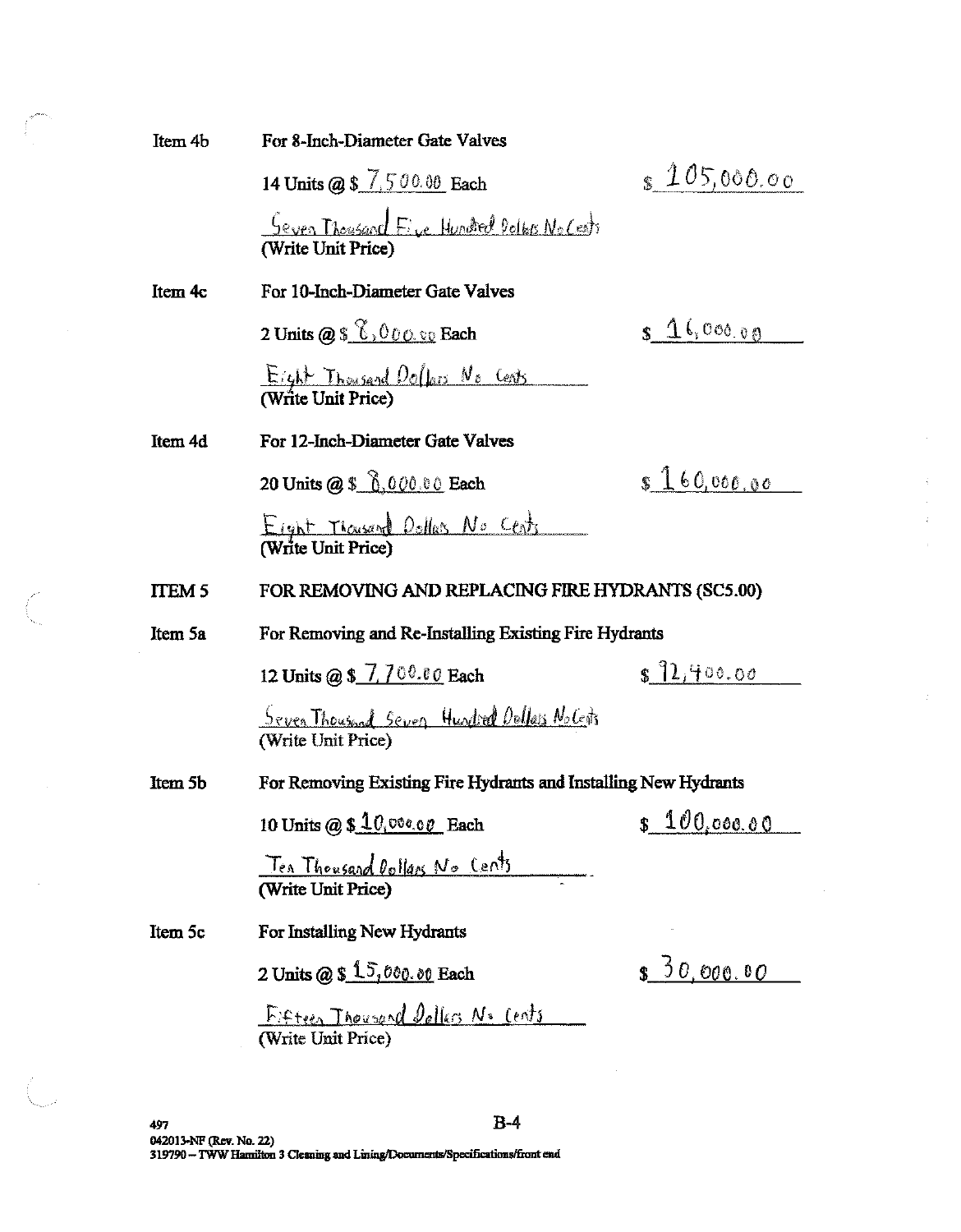| Item 5d           | For Installing New Flusher Assemblies                                                                                                                                                        |
|-------------------|----------------------------------------------------------------------------------------------------------------------------------------------------------------------------------------------|
|                   | $\delta$ ,000.00<br>1 Unit $@S \S$ , $@co$ , $@$ Each                                                                                                                                        |
|                   | Eight Thousand Dollars No Cents                                                                                                                                                              |
| ITEM <sub>6</sub> | FOR TEMPORARY BYPASS PIPING, SERVICES, AND<br><b>HYDRANTS (SC 6.00)</b>                                                                                                                      |
| Item 6a           | For 2-Inch Diameter By-Pass Piping                                                                                                                                                           |
|                   | 8461,500.00<br>12,500 Lin. Ft. @ $$37.00$ per Lin. Ft.                                                                                                                                       |
|                   | Thirty Seven Dellers No cents<br>(Write Unit Price)                                                                                                                                          |
| Item 6b           | For 4-Inch Diameter By-Pass Piping                                                                                                                                                           |
|                   | $s$ 1, 505, 000.00<br>35,000 Lin. Ft. @ $\frac{13.60}{13.00}$ per Lin. Ft.                                                                                                                   |
|                   | Fourty Three Dollars No Cents<br>(Write Unit Price)                                                                                                                                          |
| Item 6c           | For Temporary Fire Hydrants                                                                                                                                                                  |
|                   | \$6,250.00<br>25 Units @ $$250.00$ Each                                                                                                                                                      |
|                   | Two Hundred Fifty Dollars No Cents                                                                                                                                                           |
| <b>ITEM7</b>      | FOR FURNISHING AND INSTALLING CEMENT LINED<br>DUCTILE IRON PIPE (INCLUDING EXCAVATING,<br><b>BACKFILLING, CONNECTING, REMOVING OF</b><br>EXISTING PIPE, AND ALL INCIDENTAL WORK)<br>(SC7.00) |
| Item 7a           | For Furnishing and Installing 4-Inch Diameter Cement Lined<br>Ductile Iron Pipe                                                                                                              |
|                   | \$5,000.00<br>100 LIN. FT. @ $$50.00$ per Lin. Ft.                                                                                                                                           |
|                   | $\frac{F: f_{\text{Hy}} \circ \text{bigs} N \circ \text{right}}{(Write Unit Price)}$                                                                                                         |

 $\ddot{\phantom{0}}$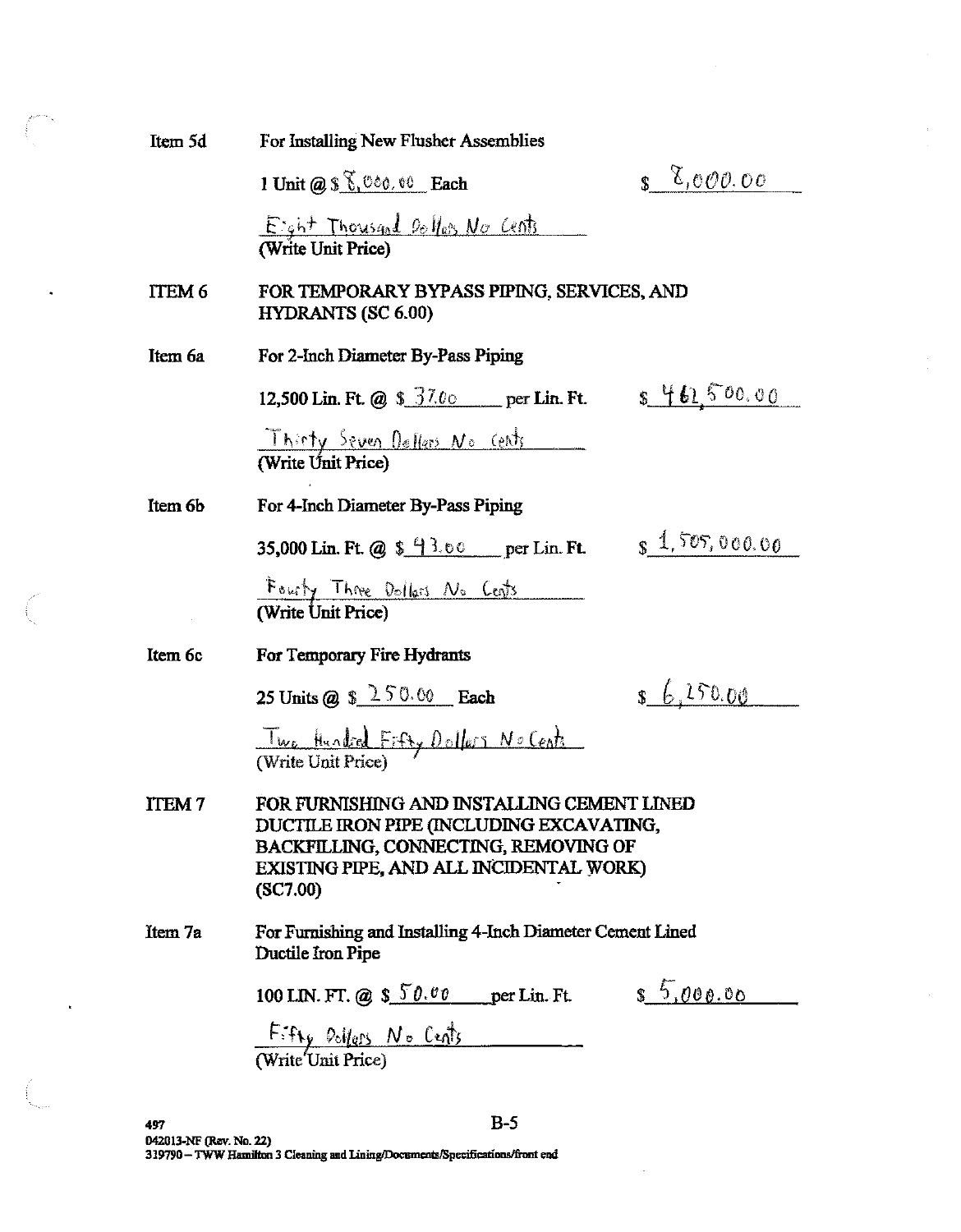| Item 7b | For Furnishing and Installing 6-Inch Diameter Cement Lined<br>Ductile Iron Pipe                                                                                                                         |  |  |
|---------|---------------------------------------------------------------------------------------------------------------------------------------------------------------------------------------------------------|--|--|
|         | 900 LIN. FT. @ $$60.00$ per Lin. Ft.<br>554,00000                                                                                                                                                       |  |  |
|         | $\frac{5i x \cancel{y} \cdot 0}{1 - 1 - 1}$<br>(Write Unit Price)                                                                                                                                       |  |  |
| Item 7c | For Furnishing and Installing 8-Inch Diameter Cement Lined<br>Ductile Iron Pipe                                                                                                                         |  |  |
|         | \$435,000,00<br>2,900 LIN. FT. @ $$ 150.00$ per Lin. Ft.                                                                                                                                                |  |  |
|         | One Hundred Fifty Dollars No Cents                                                                                                                                                                      |  |  |
| Item 7d | For Furnishing and Installing 10-Inch Diameter Cement Lined<br>Ductile Iron Pipe                                                                                                                        |  |  |
|         | $$^{6}$ , 000.00<br>20 LIN. FT. @ $$150.00$ per Lin. Ft.                                                                                                                                                |  |  |
|         | One Hundred Fifty Dollars No Cents                                                                                                                                                                      |  |  |
| Item 7e | For Furnishing and Installing 12-Inch Diameter Cement Lined<br>Ductile Iron Pipe                                                                                                                        |  |  |
|         | \$50,000,00<br>200 LIN. FT. @ $$150.00$ per Lin. Ft.                                                                                                                                                    |  |  |
|         | One Hundred Fifty Dollars No Cents                                                                                                                                                                      |  |  |
| ITEM 8  | FOR FURNISHING AND INSTALLING CEMENT LINED<br>DUCTILE IRON FITTINGS, AND COMPRESSION<br>COUPLING (INCLUDING EXCAVATION, BACKFILL,<br>CONNECTION, BLOCKINGS, AND ALL INCIDENTAL<br><b>WORK) (SC8.00)</b> |  |  |
|         | $s^{250.00}$<br>25,000 Pounds @ \$ $0.01$ per Pound                                                                                                                                                     |  |  |
|         | <u>No Pollers One Cent</u><br>(Write Unit Price)                                                                                                                                                        |  |  |

à.

 $\bar{\mathcal{L}}$ 

 $\int\limits_{-\infty}^{\infty} \frac{e^{-\lambda t}}{t} \, dt = \int\limits_{-\infty}^{\infty} \frac{e^{-\lambda t}}{t} \, dt$ 

 $\left\langle \right\rangle$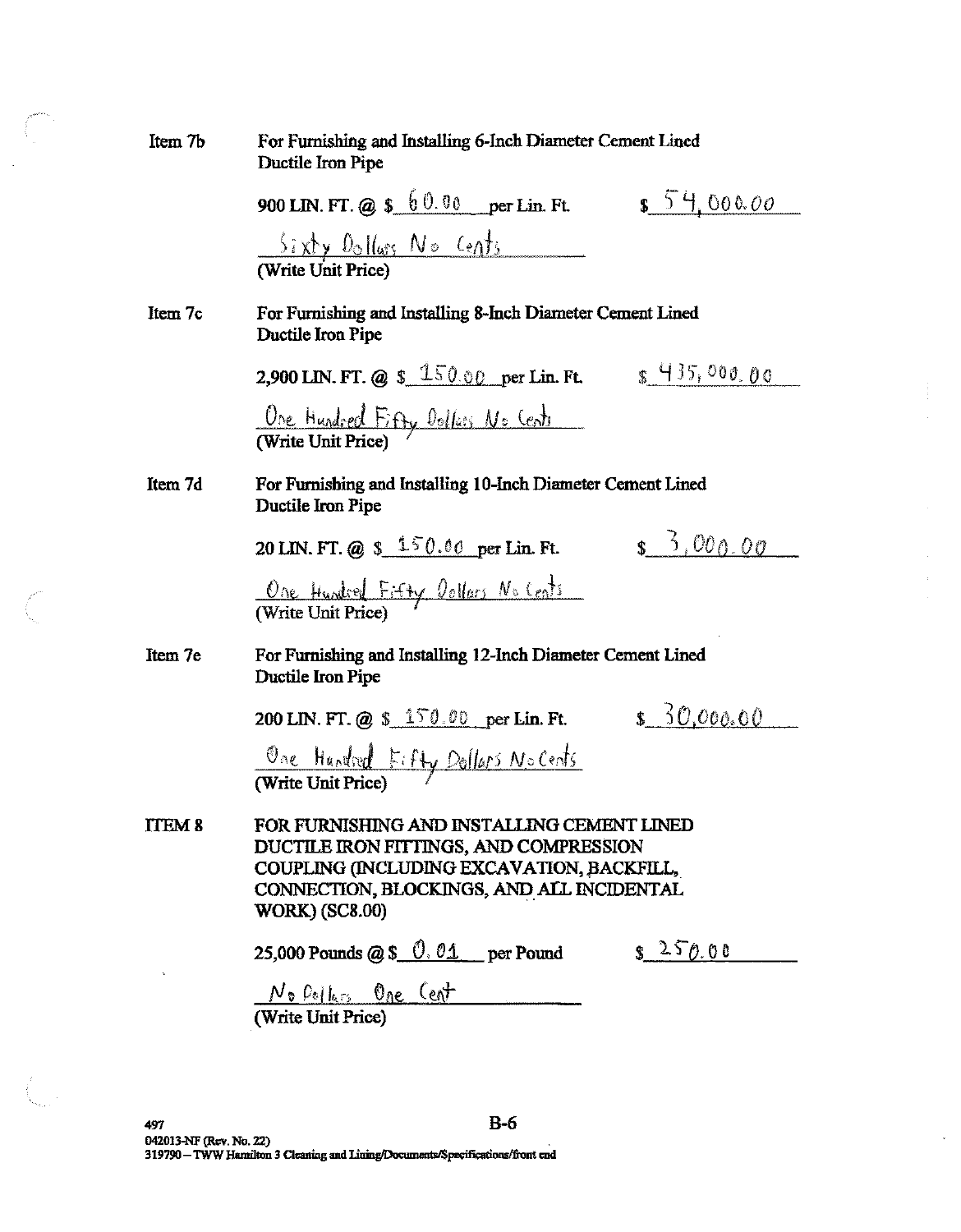| ITEM <sub>9</sub> | FOR WATER SERVICE REPLACEMENTS (INCLUDING<br><b>EXCAVATION, BACKFILL, AND CURB</b><br>REPLACEMENT/SURFACE RESTORATION,<br>COMPLETE)(EXISTING LEAD OR GALVANIZED<br>SERVICES)(SC9.00) |                  |
|-------------------|--------------------------------------------------------------------------------------------------------------------------------------------------------------------------------------|------------------|
| Item 9a           | For 1-Inch Diameter Water Service Replacements                                                                                                                                       |                  |
|                   | 20 Units @ $\frac{1}{2}$ , $\frac{1}{2}$ , $\frac{1}{2}$ , $\frac{1}{2}$ , $\frac{1}{2}$ Each                                                                                        | \$30,000.00      |
|                   | One Thousand Five Hundred Dollars No Cents<br>(Write Unit Price)                                                                                                                     |                  |
| Item 9b           | For 1-Inch Diameter Short Side Water Service Transfers                                                                                                                               |                  |
|                   | 30 Units @ $$1,300.00$ Each                                                                                                                                                          | 3, 31, 000.00    |
|                   | One Thousend Three Hundred Oollers No Center<br>(Write Unit Price)                                                                                                                   |                  |
| Item 9c           | For 1-Inch Diameter Long Side Water Service Transfers                                                                                                                                |                  |
| $\mathbf{1}$      | 30 Units @ $$1,300.60$ Each                                                                                                                                                          | $s^{39}$ ,000,00 |
|                   | <u>One Thousand Three Hundred Dollars Notents</u><br>(Write Unit Price)                                                                                                              |                  |
| Item 9d           | For 1-1/2-Inch Diameter Water Service Replacements                                                                                                                                   |                  |
|                   | 3 Units @ $$4,500,00$ Each                                                                                                                                                           | $s$ 4,500.00     |
|                   | One Thousand Eve Hundred Dollars No Cents<br>(Write Unit Price)                                                                                                                      |                  |
| Item 9e           | For 1-1/2-Inch Diameter Short Side Water Service Transfers                                                                                                                           |                  |
|                   | 3 Units @ $$4,300.00$ Each                                                                                                                                                           | $s^{3,900.00}$   |
|                   | <u>One Thousand Three Hundred Dellar NoCents</u><br>(Write Unit Price)                                                                                                               |                  |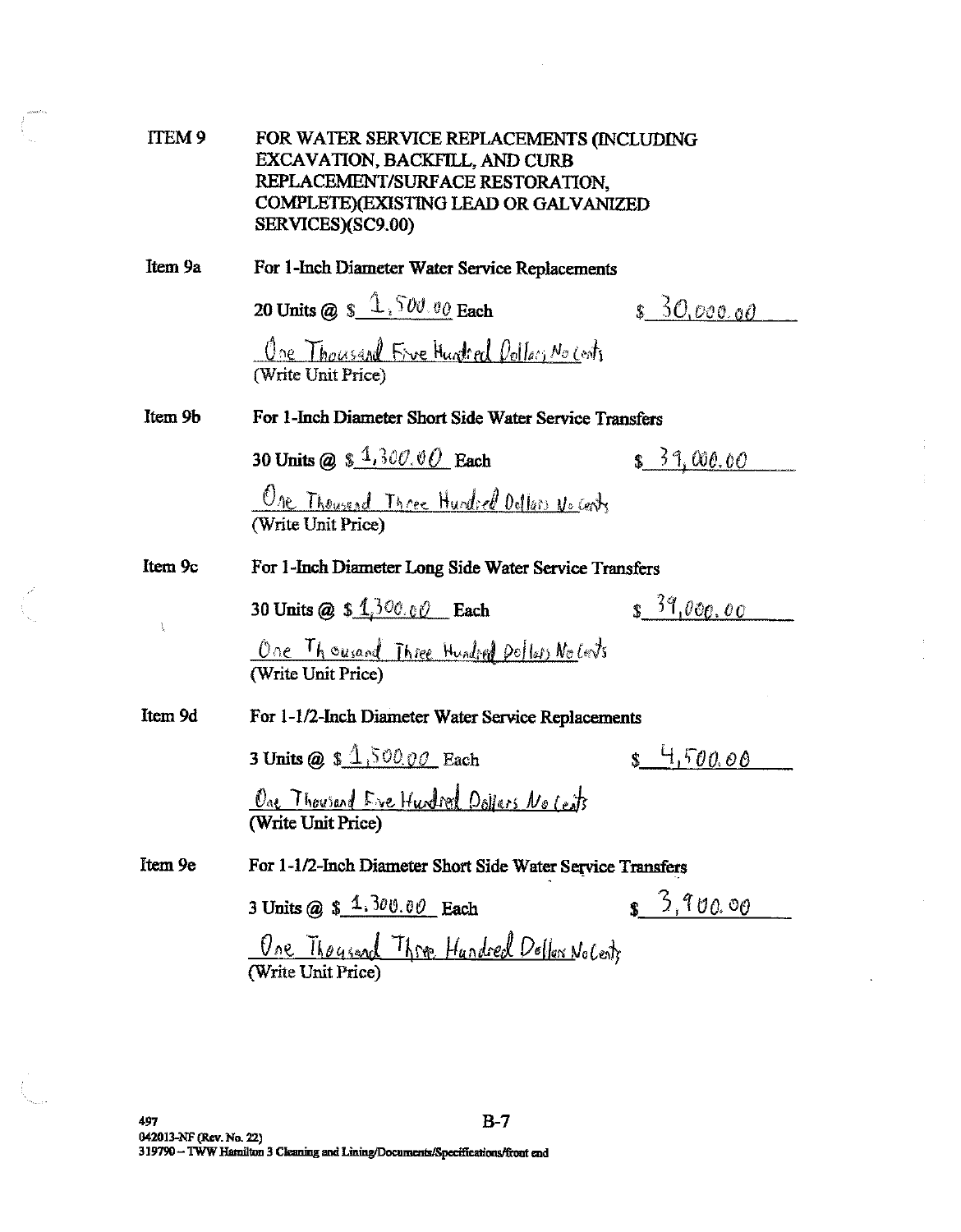| Item 9f        | For 1-1/2-Inch Diameter Long Side Water Service Transfers                        |                        |  |
|----------------|----------------------------------------------------------------------------------|------------------------|--|
|                | 3 Units @ $$1,300.00$ Each                                                       | \$3,900.00             |  |
|                | <u>One Thousand Three Hundred Dellers Notents</u><br>(Write Unit Price)          |                        |  |
| Item 9g        | For 2-Inch Diameter Water Service Replacements                                   |                        |  |
|                | 3 Units @ $$1,500.00$ Each                                                       | $s$ 4,500.00           |  |
|                | One Thousand Five Hundred Outlets No Cents<br>(Write Unit Price)                 |                        |  |
| Item 9h        | For 2-Inch Diameter Short Side Water Service Transfers                           |                        |  |
|                | 3 Units @ $\frac{1300.00}{2}$ Each $\frac{33.100.00}{2}$                         |                        |  |
|                | One Thousand Three Hurdred Delless No Cents<br>(Write Unit Price)                |                        |  |
| Item 9i        | For 2-Inch Diameter Long Side Water Service Transfers                            |                        |  |
|                | 3 Units @ $$1,300.00$ Each                                                       | $\frac{1}{2}$ , 400.60 |  |
|                | One Thousand Three Hundred Dollars No Cents<br>(Write Unit Price)                |                        |  |
| Item 9j        | For Temporary Service Connections When Connection<br>Inside House is Impractical |                        |  |
|                | 3 Units @ $$1, 200.00$ Each                                                      | $s \frac{3}{1600.00}$  |  |
|                | Ore Thousard Two Hundeed Dallers No Cents<br>(Write Unit Price)                  |                        |  |
| <b>ITEM 10</b> | FOR TELEVISION INSPECTION (SC10.00)                                              |                        |  |
|                | 2,000 Lin. Ft. @ \$ $1.50$ per Lin. Ft.                                          | <u>s 3,000.00</u>      |  |
|                | One Opllars Fifty Cents<br>(Write Unit Price)                                    |                        |  |

 $\int\limits_{\frac{1}{2}-\frac{1}{2}}^{\frac{1}{2}}\frac{e^{i\theta}}{2\pi i}e^{i\theta}dt$ 

 $\overline{\phantom{a}}$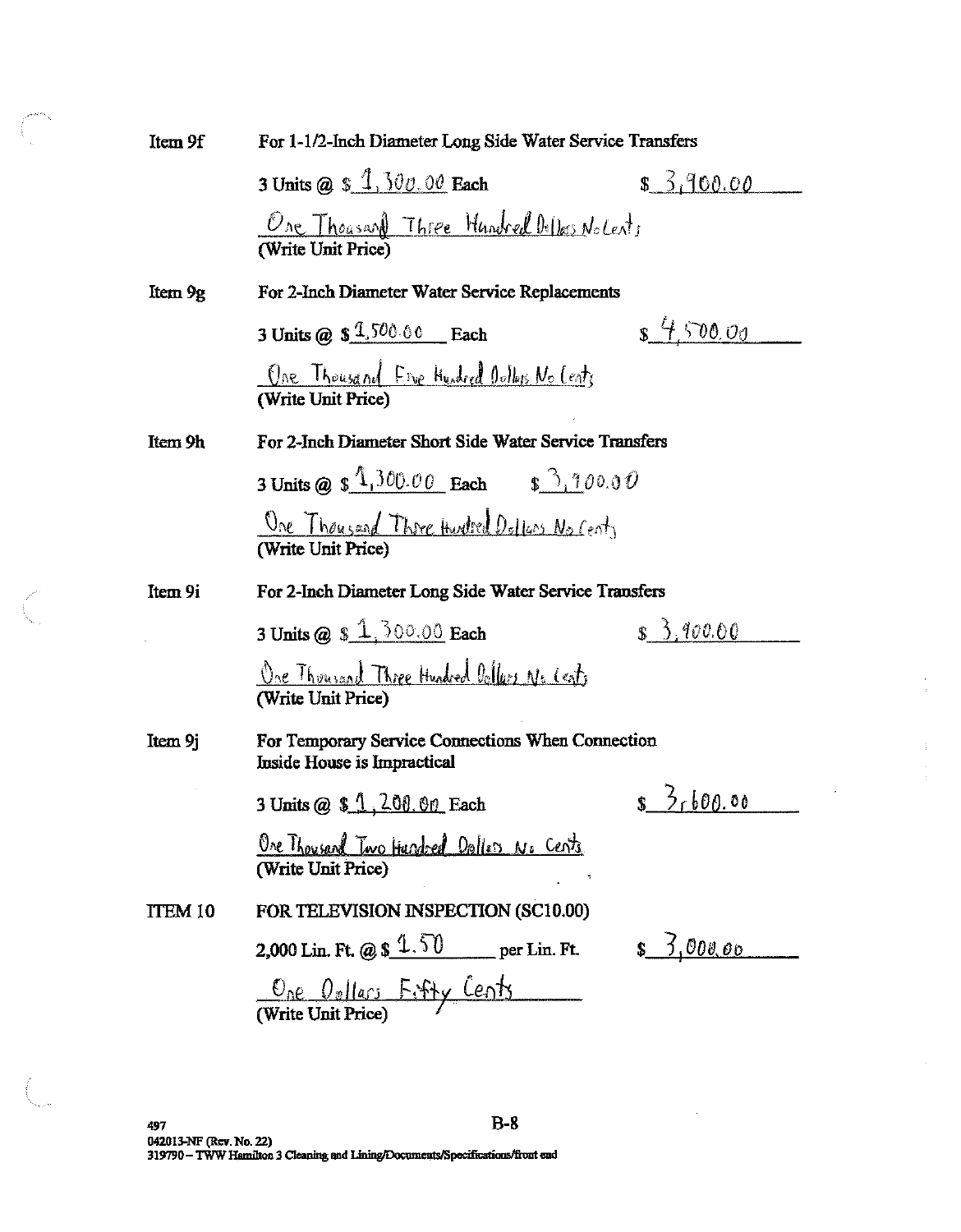FOR ADDITIONAL PAVEMENT RESTORATION (SC11.00) ITEM 11

 $\begin{picture}(20,20) \put(0,0){\line(1,0){10}} \put(15,0){\line(1,0){10}} \put(15,0){\line(1,0){10}} \put(15,0){\line(1,0){10}} \put(15,0){\line(1,0){10}} \put(15,0){\line(1,0){10}} \put(15,0){\line(1,0){10}} \put(15,0){\line(1,0){10}} \put(15,0){\line(1,0){10}} \put(15,0){\line(1,0){10}} \put(15,0){\line(1,0){10}} \put(15,0){\line(1$ 

|                    | 6,000 S.Y. @ $$25.00$ per S.Y.                                       |    | \$150,000.00     |
|--------------------|----------------------------------------------------------------------|----|------------------|
|                    | Twenty Eive Dollars No Cents<br>(Write Unit Price)                   |    |                  |
| ITEM <sub>12</sub> | FOR EXCAVATION FOR TEST PITS (SC12.00)                               |    |                  |
|                    | 100 C.Y. @ \$ $100.00$ per C.Y.                                      |    | $\int 10,000,00$ |
|                    | One Hundred Dollars No Cents<br>(Write Unit Price)                   |    |                  |
| <b>ITEM 13</b>     | FOR CONCRETE FILL OF ABANDONED MAINS (SC13.00)                       |    |                  |
|                    | 40 C.Y. @ $$ 10000$ per C.Y.                                         |    | $s$ $1000.00$    |
|                    | <u>Oge Hurdred Oplian No Cente</u><br>(Write Unit Price)             |    |                  |
| ITEM 14            | FOR ALLOWANCES (SC 14.00)                                            |    |                  |
| Item 14a           | For Allowance of Off-Duty Police:                                    |    |                  |
|                    | An Allowance of:                                                     |    |                  |
|                    | Three Hundred Thousand Dollars                                       | \$ | 300,000.00       |
| Item 14b           | For Allowance of Costs to Obtain Local Road Opening Permits:         |    |                  |
|                    | An Allowance of:                                                     |    |                  |
|                    | <u>Twenty Thousand Dollars</u>                                       | \$ | 20,000.00        |
| Item 14c           | For the Allowance of Asphalt Price Adjustment (if and when required) |    |                  |
|                    | An Allowance of:                                                     |    |                  |
|                    | <b>Twenty Thousand Dollars</b>                                       | \$ | 20,000.00        |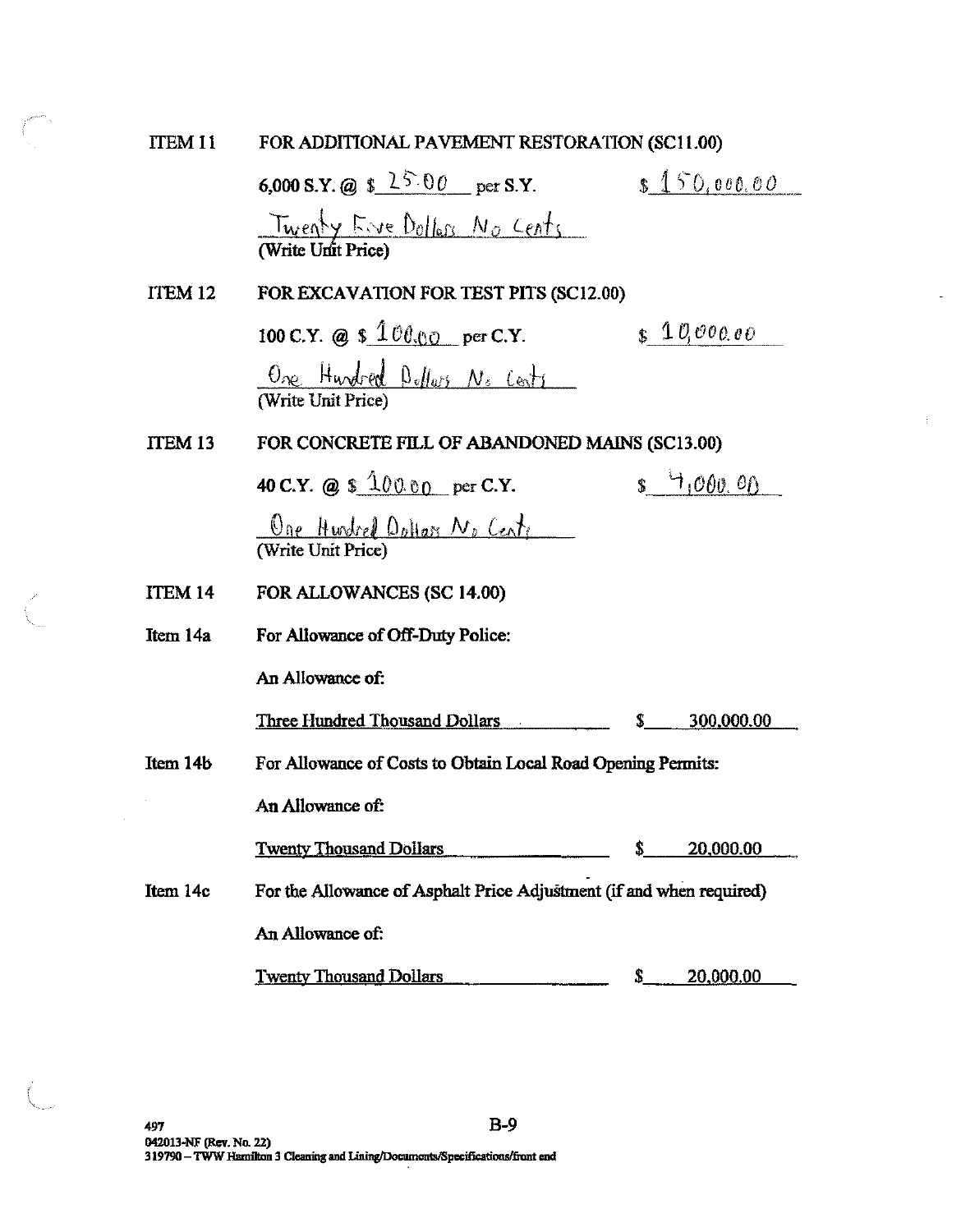For the Allowance of Fuel Price Adjustment (if and when required) Item 14d

An Allowance of:

**Ten Thousand Dollars** 10,000.00 \$

 $\frac{5}{1}$  371,120.00

**TOTAL BASE BID** (Items 1 through 14 Inclusive)